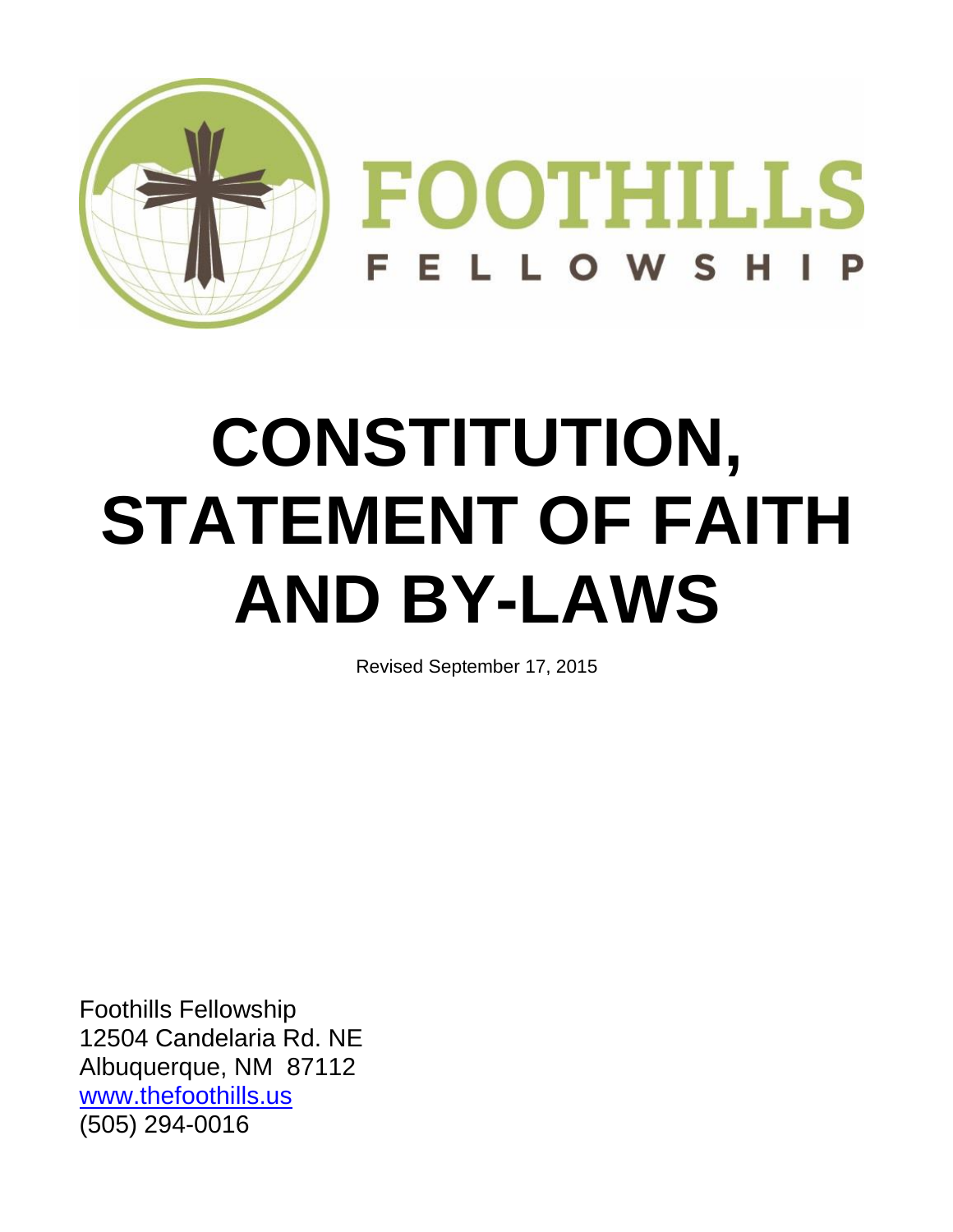## **FOOTHILLS FELLOWSHIP CONSTITUTION, STATEMENT OF FAITH, AND BY-LAWS**

## **PREFACE**

This Constitution, Statement of Faith, and By-Laws has been prepared by the Board of Elders of Foothills Fellowship and approved by the congregation to guide and direct all aspects of the life and ministry of the church.

Foothills Fellowship is a Christ-ruled, Elder-led, Deacon-served, and member-engaged church. As such, the primary source for directing the life and ministry of the church is the Bible, especially the documents of the Christian Scriptures (i.e., the New Testament). This document does not unnecessarily restate biblical principles.

The church can be represented as a family of families. According to the teaching of the Apostle Paul concerning the principles that should govern church life, the role of Elders is parallel to that of the father and husband in the well-ordered Christian home. Another important governing principle is that both church leaders and members should be listening to the same voice – that of the Holy Spirit, who imparts the mind of Christ. Therefore, every leader and member should be guided and directed by a spirit of *koinonia* (being of one accord, having things in common, cooperating with one another), brotherly kindness, and self-sacrificing love.

Throughout this document a statement which employs "shall" as the verb is *imperative* – that is, a required action or state of affairs. A statement which employs "should" as the verb is *normative but not imperative* – that is, a desired action or state of affairs.

The Board of Elders of Foothills Fellowship shall be responsible for enforcing, reviewing, and amending this document in accordance with amendment procedure specified therein.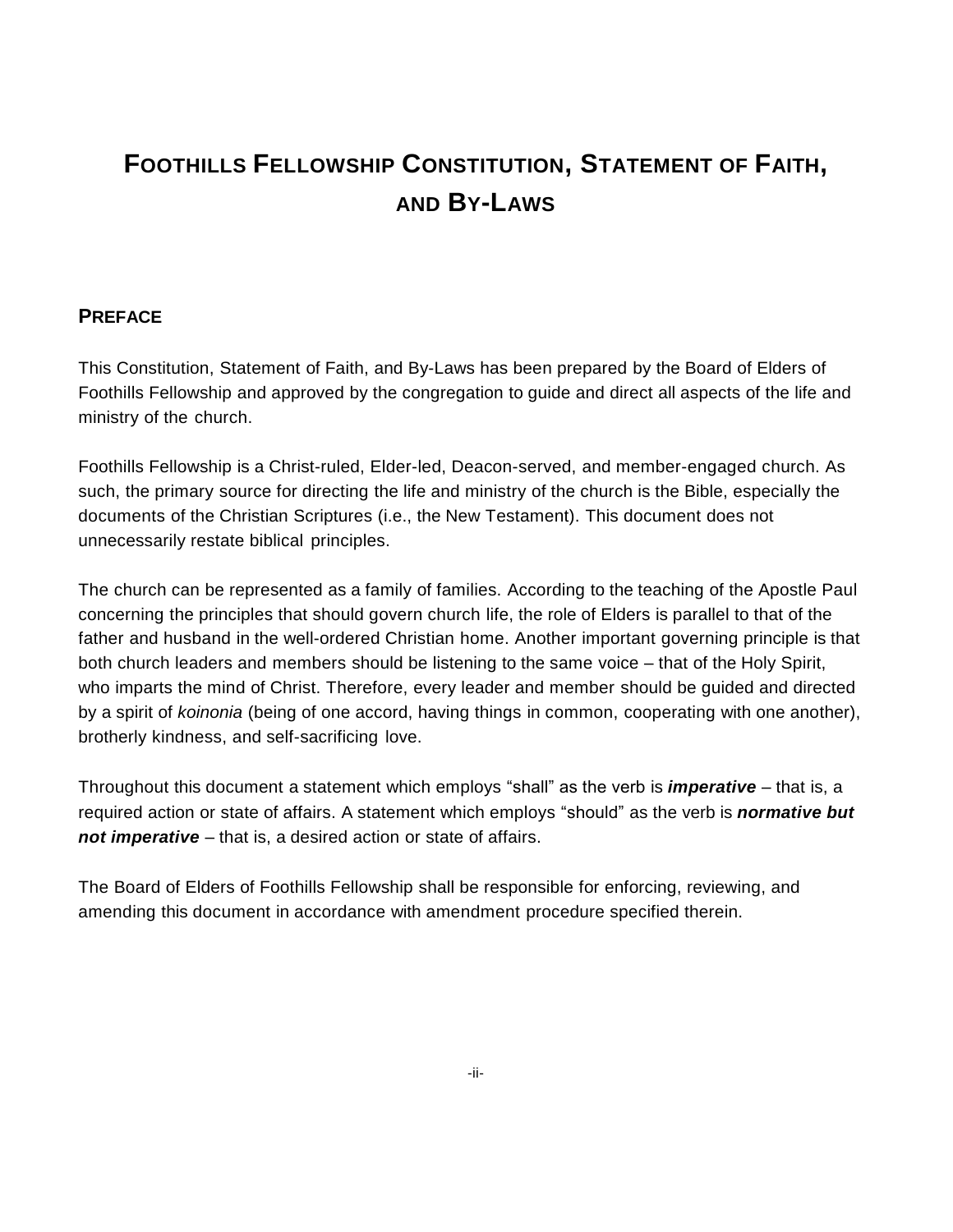# **TABLE OF CONTENTS**

| <b>ARTICLE I.</b>    |                                                          |
|----------------------|----------------------------------------------------------|
|                      |                                                          |
|                      |                                                          |
|                      | ARTICLE IV. STATEMENT OF FAITH AND MEMBERSHIP COVENANT 2 |
|                      |                                                          |
| <b>ARTICLE VI.</b>   |                                                          |
| <b>ARTICLE VII.</b>  |                                                          |
| <b>ARTICLE VIII.</b> |                                                          |
| <b>ARTICLE IX.</b>   |                                                          |
| ARTICLE X.           |                                                          |
| <b>ARTICLE XI.</b>   |                                                          |
|                      |                                                          |
|                      |                                                          |
|                      |                                                          |
|                      |                                                          |
|                      |                                                          |
|                      |                                                          |
| <b>ARTICLE III.</b>  |                                                          |
|                      |                                                          |
|                      |                                                          |
|                      |                                                          |
| <b>ARTICLE VII.</b>  |                                                          |
| <b>ARTICLE VIII.</b> |                                                          |
| <b>ARTICLE IX.</b>   |                                                          |
| <b>ARTICLE X.</b>    |                                                          |
| <b>ARTICLE XI.</b>   |                                                          |
| <b>ARTICLE XII.</b>  | <b>20</b>                                                |
| <b>ARTICLE XIII.</b> | DISTRIBUTION OF ASSETS ON DISSOLUTION                    |
|                      |                                                          |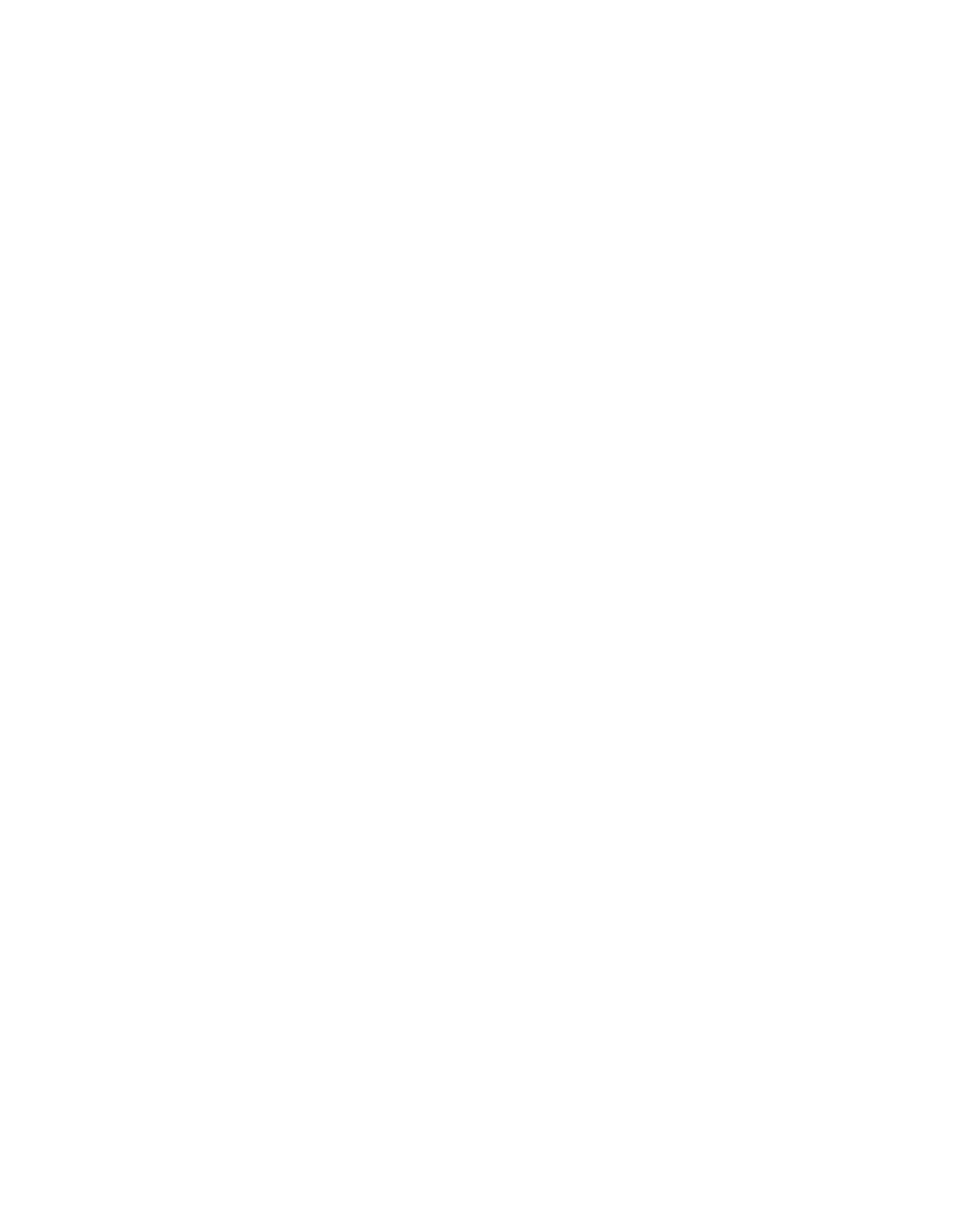## <span id="page-4-0"></span>**CONSTITUTION**

#### <span id="page-4-1"></span>PREAMBLE

Believing that the church is the body of Christ to which only believers in Jesus Christ belong, that the local assembly is the visible representation of that body, that all things should be done decently and in order, and that a consistent testimony should be offered to the world, we adopt the following Constitution and By-Laws as members of this local assembly in covenant relationship.

## <span id="page-4-2"></span>ARTICLE I. NAME

The name of the local assembly is Foothills Fellowship, a tax exempt non-profit corporation, organized in accordance with the laws of the State of New Mexico.

## <span id="page-4-3"></span>ARTICLE II. PURPOSES

Foothills Fellowship is organized exclusively for religious, educational, benevolent, and charitable purposes, which include making contributions to and receiving contributions from entities that qualify as tax exempt organizations under Section 501 (c) (3) of the Internal Revenue Code of 1954 (or the corresponding provisions of any future United States Internal Revenue law). In furtherance and not in limitation of the purposes hereinbefore stated, it is expressly provided that the Foothills Fellowship is organized for the purpose of engaging in any lawful activity with which non-profit corporations may be engaged under the New Mexico Non-Profit Corporation Act.

#### <span id="page-4-4"></span>ARTICLE III. POWERS

In order to properly perform and carry out its purposes, Foothills Fellowship shall, among other things, have the power to receive and disburse funds; to acquire, purchase, receive, hold, and operate real and personal properties; to establish, build, acquire, or provide a place or places of worship and such other buildings and facilities as are deemed necessary for the accomplishment of its purposes; to borrow money and to issue its notes or bonds or other evidences of indebtedness; to disseminate, publish, and distribute its message by whatever means deemed appropriate; to provide, sponsor, and carry on religious and educational services; to employ Vocational Elders and other functionaries; to have and to exercise all the powers now or hereafter conferred by the laws of the State of New Mexico, pursuant to the New Mexico Non-Profit Corporation Act; and to do each and every act which it may lawfully do under the laws of the State of New Mexico consistent with carrying out its purposes.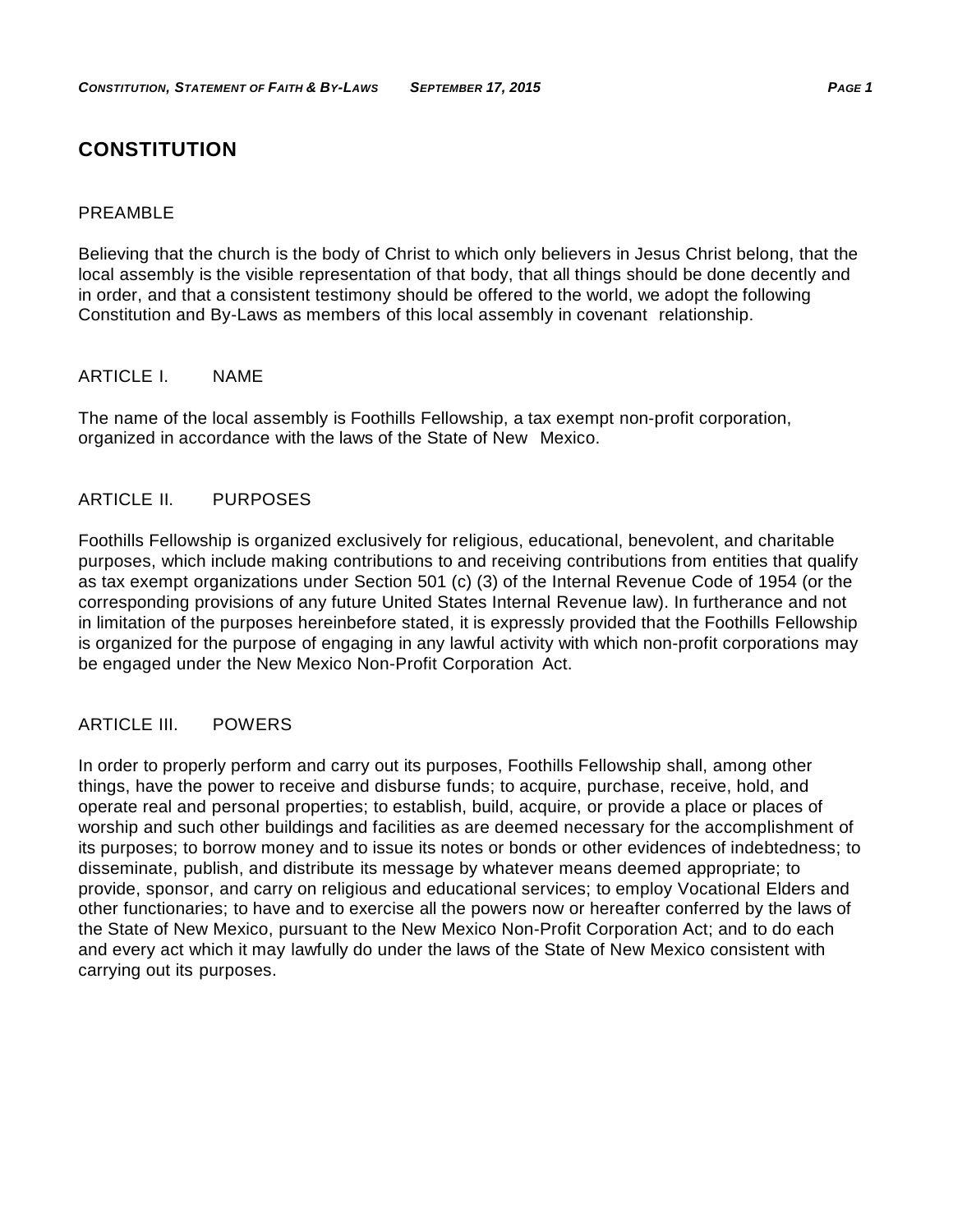## <span id="page-5-0"></span>ARTICLE IV. STATEMENT OF FAITH AND MEMBERSHIP COVENANT

Section 1: Statement of Faith. Following is the doctrinal position of Foothills Fellowship:

- (a) We believe the Scriptures, both Old and New Testaments, to be the inspired word of God, without error in the original writings, the complete revelation of His will for the salvation of men, and the divine and final authority for all Christian faith and life. (II Timothy 3:16-17)
- (b) We believe in one God, Creator of all things, infinitely perfect and eternally existing in three persons-Father, Son, and Holy Spirit. (Genesis 1:1; John 10:30; John 16:12-15; Matthew 28:19)
- (c) We believe that Jesus Christ is true God and true man, having been conceived of the Holy Spirit and born of the Virgin Mary. (Luke 1:35; Romans 1:3-4; John 3:16)
- (d) We believe that man, created in the image of God, sinned and thereby incurred not only physical death but also spiritual death, which is separation from God; and that all human beings are born with a sinful nature and are sinners. (Romans 1:18-20; Romans 3:9-23)
- (e) We believe that the Lord Jesus Christ died for our sins according to the Scriptures, as a representative and substitutionary sacrifice, and that all who believe in Him are justified by His shed blood. (Hebrews 9:28; I Peter 1:18-20; I Peter 3:18; Romans 5:12-21)
- (f) We believe in the resurrection of the crucified body of our Lord, His ascension into heaven, and His present life there for us, as High Priest and Advocate. (I Corinthians 15:1-4; Hebrews 7:21, 25)
- (g) We believe that all who receive by faith the Lord Jesus Christ are born again of the Holy Spirit, and thereby become children of God. (John 3:3-18; Romans 10:9)
- (h) We believe that the true church is composed of all such persons who, through saving faith in Jesus Christ, have been regenerated by the Holy Spirit and are united together in the body of Christ in which He is the Head. (I Corinthians 12:12-13)
- (i) We believe in baptism by immersion of a believer in the name of the Father, and of the Son, and of the Holy Spirit, in testimony of his faith in the crucified, buried, and risen Christ, and in confession that he is dead to sin and risen in newness of life in Christ Jesus; and that the Lord's Supper is a commemoration of the Lord's death "till He come." (Matthew 28:18-20; Acts 8:38; Romans 6:1-5; I Corinthians 11:23-31)
- (j) We believe in the bodily resurrection of the just and unjust; of the believer to everlasting blessedness and joy with the Lord, of the unbeliever to judgment and everlasting punishment. (I Thessalonians 4:15,16,; John 5:28,29; John 14:1-6; Revelation 20:4-6; II Thessalonians 1:8-9)
- (k) We believe in the glorious, certain, personal and physical return of our Lord Jesus Christ and that this Blessed Hope has a vital bearing on the entire life and service of the believer. (1 Corinthians 15:51-57; Acts 1:11; 1 Thessalonians 4:13-18; 1 John 3:1-3)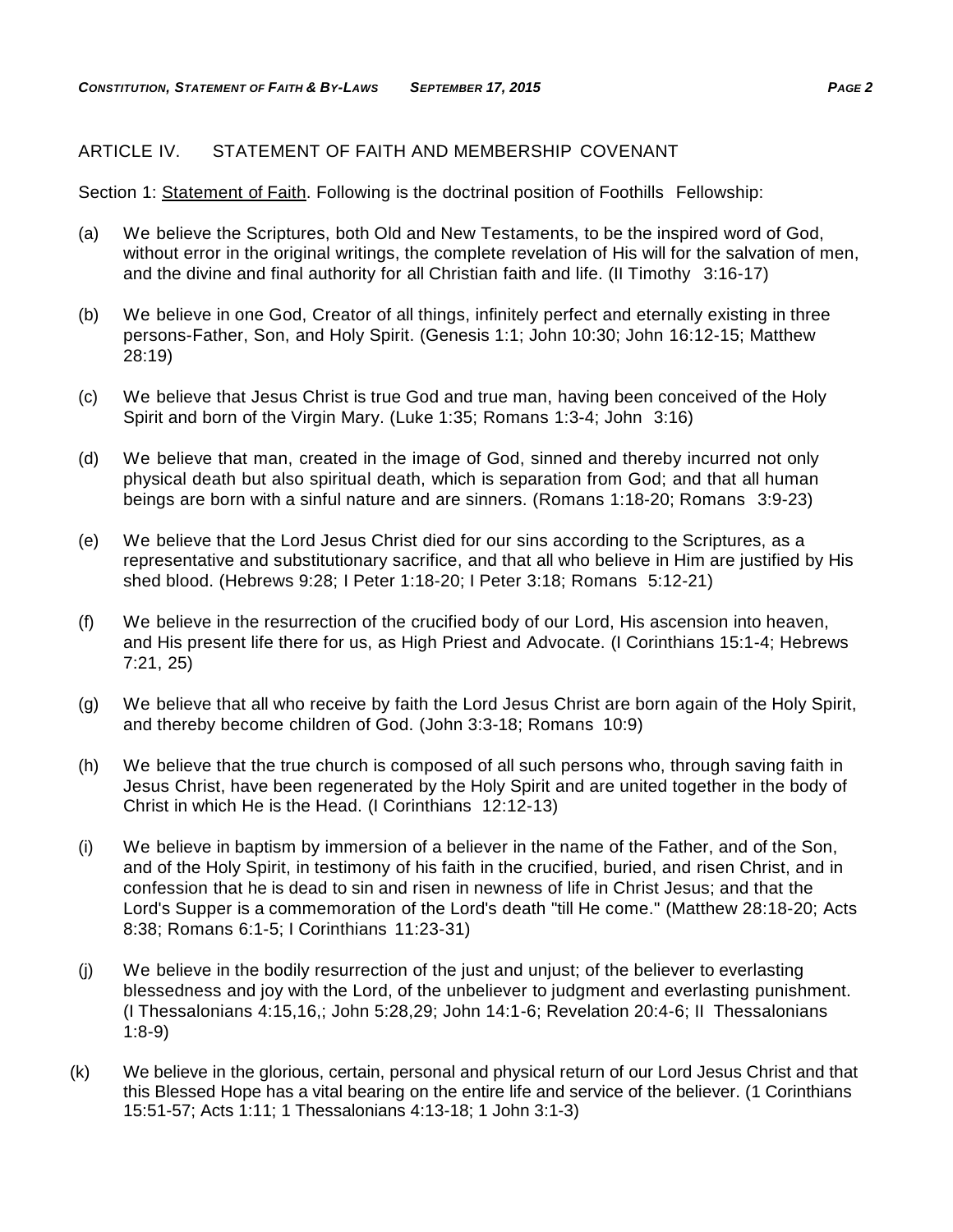Section 2: Membership Covenant. Members of Foothills Fellowship shall subscribe to the following covenant:

Having been led by the Spirit of God, I have received Jesus as Savior and Lord, and I have publicly confessed my faith by word and in baptism by immersion. I subscribe to the statement of faith of Foothills Fellowship. I will endeavor by the help of our Lord to live a dedicated Christian life, to pray for Foothills Fellowship, to support its pastors and leaders, to give regularly and cheerfully, and to seek out a definite ministry in cooperation with the elders and purposes of Foothills Fellowship.

Signed: Dated: Dated:

## <span id="page-6-0"></span>ARTICLE V. AFFILIATION

Foothills Fellowship shall remain free and independent, but will support, cooperate, and affiliate with other organizations to the extent deemed appropriate and mutually beneficial as determined by the Board of Elders.

## <span id="page-6-1"></span>ARTICLE VI. GOVERNMENT OF THE CHURCH

Foothills Fellowship shall be governed and pastored by a Board of Elders, hereinafter designated *the Board*. The Board shall consist of Vocational Elders and Avocational Elders.

Section 1: Vocational Elders. The Vocational Elders shall serve as the primary pastoral staff of Foothills Fellowship; their membership on the Board shall extend throughout their service at Foothills Fellowship, except as provided for in Article IX, Section 6. One of the Vocational Elders shall be set apart and designated the *Primary Teaching Elder* – that is, the principal messenger of Christ to the church in accordance with Revelation 1:20.

Section 2: Avocational Elders. The term of service of the Avocational Elders shall be limited only as provided for in Article IX, Section 6. The Avocational Elders who are actively serving on the Board at any given time shall have sole authority and responsibility for the corporate and fiscal affairs of Foothills Fellowship. (Refer to Article II, Section 2 of the By-Laws.)

## <span id="page-6-2"></span>ARTICLE VII. MEMBERSHIP

Section 1: Eligibility and Acceptance. Any person who has accepted the Covenant of Foothills Fellowship may be considered as a candidate for membership of Foothills Fellowship. Persons shall be accepted into membership by the Board in accordance with Article III, Section 3 of the By-Laws.

Section 2: Reconciliation. Members shall endeavor to reconcile disputes, differences, misunderstandings, and offenses in accordance with Matthew 5:23-24, Matthew 18:15-18, and Galatians 6:1-2.

Section 3: Dismissal and Restoration. If reconciliation cannot be achieved, the Board, upon hearing all parties and witnesses concerned, may dismiss a member or members from membership. Any dismissed member or members, showing satisfactory evidence of repentance in accordance with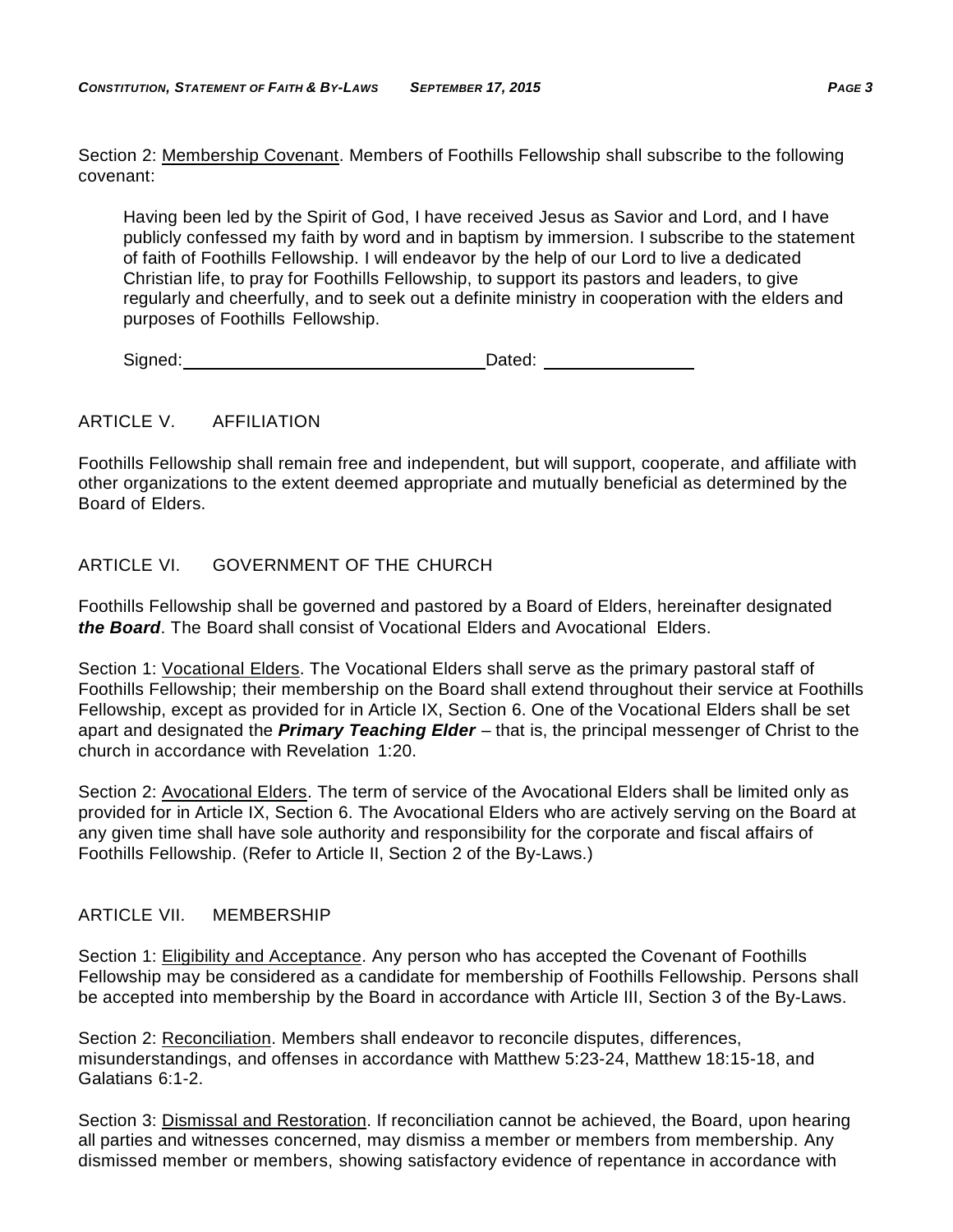II Corinthians 2:6-8 shall be eligible for restoration to membership. Moreover, a member may be dismissed by the Board for the following reasons: the receipt of a membership transfer letter from another church; the receipt of a letter from the member requesting his or her own dismissal; or prolonged and unjustified absence by the member; or decease of the member.

## <span id="page-7-0"></span>ARTICLE VIII. AMENDMENTS

This Constitution, including the Statement of Faith, shall be amended as follows:

- (a) The theological basis and rationale for the proposed amendment shall be developed and presented to the congregation in a suitable teaching venue determined by the Board.
- (b) Upon completion of (a), the proposed amendment shall be formulated by the Board and published in writing. An amendment package shall be prepared which consists of a cover letter that summarizes the theological basis and rationale with the proposed amendment attached. The cover letter shall provide spaces for a member to affirm the amendment without revision, affirm with revision, or reject.
- (c) The amendment package resulting from (b) shall be mailed to all members. In addition, the cover letter and proposed amendment shall be posted on the Foothills Fellowship website.
- (d) Four (4) weeks (i.e., four consecutive Sundays) after the publication of the amendment package resulting from (b) an informational meeting shall be scheduled in which the Elders shall walk through the proposed amendment and answer questions for clarification. This meeting shall be announced at each of the worship services during the four-week period.
- (e) A period of sixteen (16) weeks (i.e., sixteen consecutive Sundays) from the informational meeting of (d) shall be allowed for members to review and evaluate the proposed amendment. Using the amendment package resulting from (b), each member shall respond as follows: affirm without revision; affirm with revision, with the proposed revision marked into the attached copy of the proposed amendment; or reject. In the case of rejection, the rationale for rejection shall be provided in writing or by means of a meeting between the member and two or more of the Elders. Appropriate reminders shall be announced at each of the worship services during the sixteen-week period.
- (f) At their first regular meeting after the review and evaluation period of (e), the Board shall process and discuss the responses to the proposed amendment. A non-response from a member shall be counted as affirmation without revision. Should the Board recognize the need to revise the proposed amendment in view of the responses received, they shall reformulate the amendment, and the entire process described in (a) through (e) shall be repeated. The cover letter for the revised amendment shall explain the rationale for the revision, including a summarization of the Board's response to member feedback.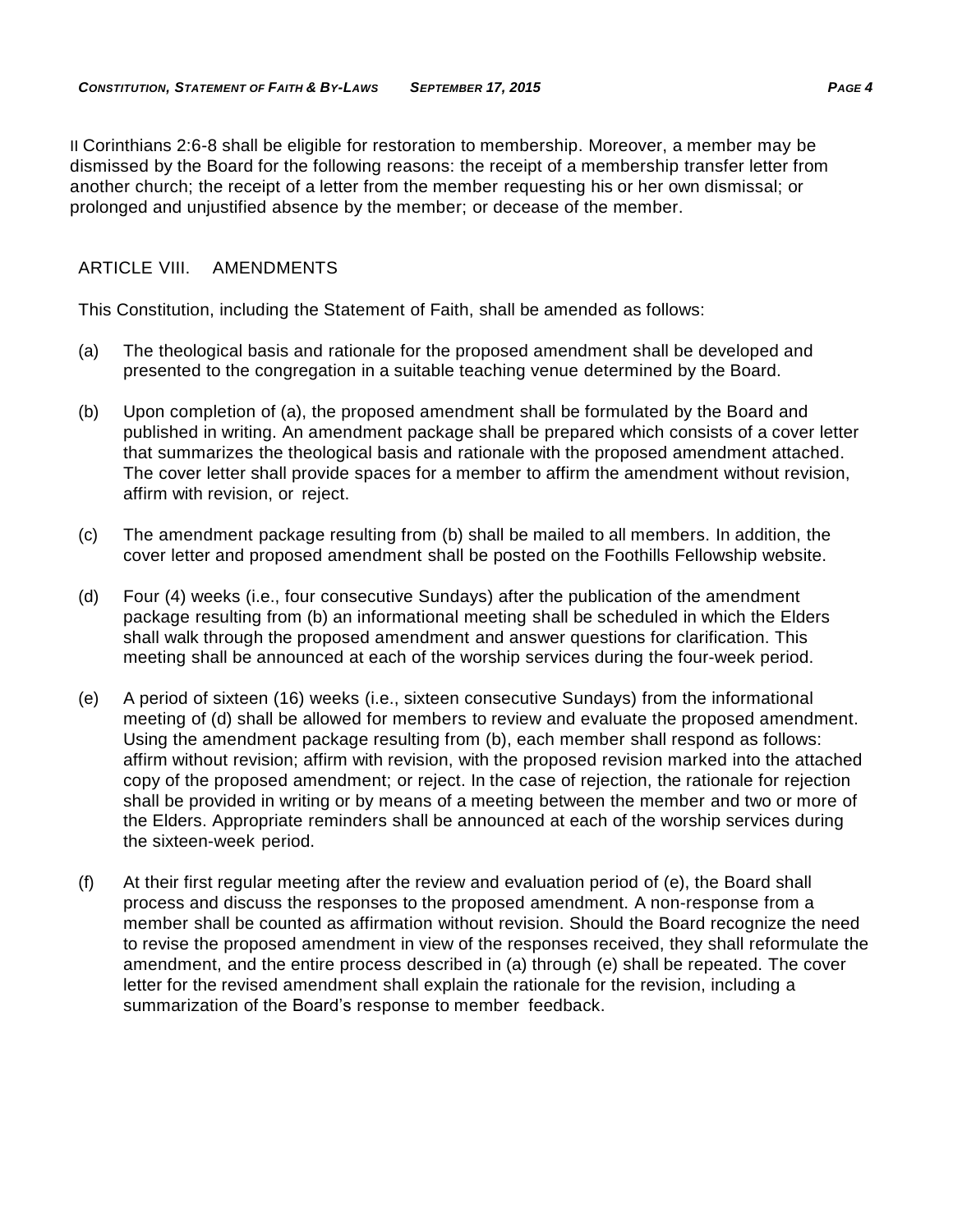(g) If the Board determines that broad acceptance of the amendment cannot be achieved, the proposed amendment shall be tabled. If the Board unanimously determines that a consensus of affirmation has been achieved, the amendment resulting from the above process shall be incorporated into the Constitution and Statement of Faith. The revision status of the amended Constitution and Statement of Faith shall be defined by the date of the unanimous Board action. The amended Constitution, Statement of Faith, and By-Laws, bearing this revision date, shall be published in sufficient quantity for distribution of one copy to each member household. The availability of copies of the document shall be announced at each of the worship services for two consecutive Sundays after the completion of the amendment process.

## <span id="page-8-0"></span>ARTICLE IX. BOARD OF ELDERS

Section 1: Definition and Title. As set forth in Article VI, Foothills Fellowship shall be governed by a Board of Elders. A candidate for membership on the Board shall be identified and examined by the Board, affirmed by the membership, and installed as prescribed in Section 4 below.

Section 2: Qualifications. A candidate for eldership shall unequivocally and without mental reservation accept the Membership Covenant, and he shall be qualified for the position based on the biblical standards set forth in 1 Timothy 3:1-7, Titus 1:6-9, and 1 Peter 5:1-3. These standards are reflected in the Elder Covenant which shall be agreed upon and adhered to by all the Elders.

(a) **The Elder Covenant**. Elders shall perform an annual assessment against each of the biblical parameters in the *Elder Qualifications Template*. They shall hold one another accountable against this high standard of moral excellence and spiritual maturity, and they shall affirm their acceptance of the Elder Covenant as follows:

I, (name of Elder), affirm that I am striving to work out my salvation with fear and trembling with respect to these biblical qualifications for eldership, knowing that it is God who is working in and through me both to will and to work for His good pleasure. I also affirm that I am willing to be held accountable by my fellow Elders against this high standard of moral excellence and spiritual maturity. If, at any time, I am judged by my fellow Elders to be falling short of this standard, then I either will pursue needed development or I will voluntarily resign from my office as Elder.

| Signed: | Dated: |
|---------|--------|
|         |        |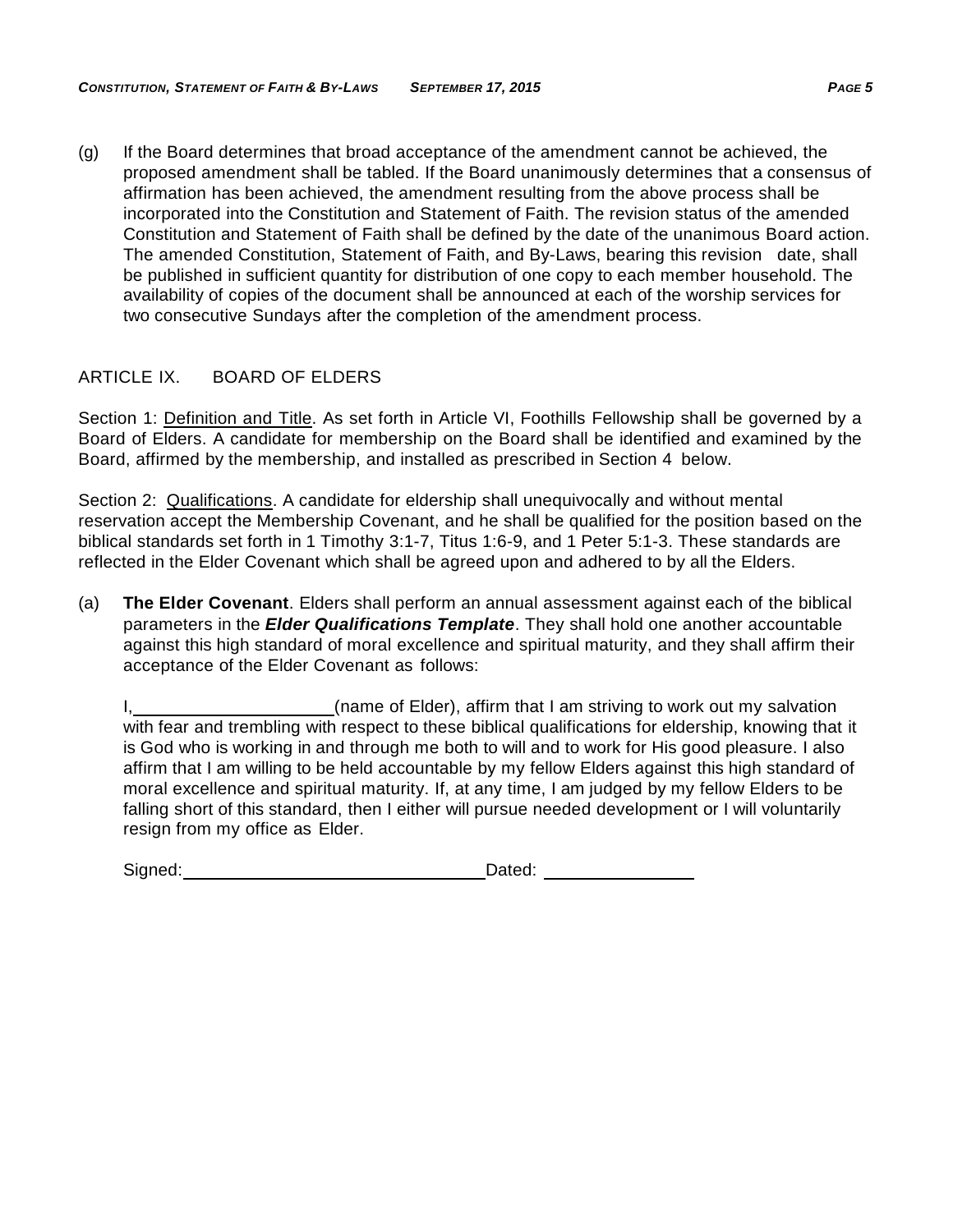## **ELDER QUALIFICATIONS TEMPLATE**

|     | <b>EVALUATIVE QUESTIONS</b>                                                                                                                                                                                                                                                                                                                    | <b>INITIAL TO SIGNIFY</b><br><b>AFFIRMATIVE</b><br><b>RESPONSE</b> |
|-----|------------------------------------------------------------------------------------------------------------------------------------------------------------------------------------------------------------------------------------------------------------------------------------------------------------------------------------------------|--------------------------------------------------------------------|
| 1.  | Am I making progress in being filled with the Holy Spirit and<br>wisdom? That is, do I demonstrate an experiential knowledge of<br>Christ, a zeal to share my faith with others, and a progression in<br>manifesting the fruit of the Holy Spirit and the virtues of Christian<br>character? [Acts 6:3, Galatians 5:22-24, and 2 Peter 1:3-11] |                                                                    |
| 2.  | Am I making progress in being "full of faith and the Holy Spirit," and<br>do I demonstrate a pastor's heart and a calling to be an elder? [1<br>Timothy 3:1]                                                                                                                                                                                   |                                                                    |
| 3.  | Do I manifest Christian character that is unimpeachable? That is, do<br>I have a good reputation, both within the church and in the<br>surrounding community?<br>[1 Timothy 3:2 & 7]                                                                                                                                                           |                                                                    |
| 4.  | Am I chaste and virtuous in the sphere of sexual interactions? Am I<br>wholly devoted to my wife? [1 Timothy 3:2]                                                                                                                                                                                                                              |                                                                    |
| 5.  | Do I exercise moderation and self-control in personal habits? [1<br>Timothy 3:2]                                                                                                                                                                                                                                                               |                                                                    |
| 6.  | Am I respectable and dignified? That is, do I present myself in a way<br>that elicits respect? Do I represent Foothills Fellowship well with<br>respect to the outside community? [1 Timothy 3:2]                                                                                                                                              |                                                                    |
| 7.  | Do I manifest a spirit that is gentle and reasonable and not<br>domineering, stubborn, quarrelsome, or pugnacious? Do I<br>demonstrate the wisdom that is from above rather than that which is<br>from below? [1 Timothy 3:2, James 3:13-18]                                                                                                   |                                                                    |
| 8.  | Am I habitually guided by practical wisdom that is rooted in<br>Scripture? That is, do I walk in the way of Christ and the apostles,<br>and am I a skilled teacher and mentor in that way? $[1$ Timothy 3:2]                                                                                                                                   |                                                                    |
| 9.  | Am I wholly trustworthy in the management of material assets? Do I<br>manifest a spirit of contentment with my material possessions? [1<br>Timothy 3:2 & 3]                                                                                                                                                                                    |                                                                    |
| 10. | Am I wholeheartedly submitted to the biblical order in the sphere of<br>the Christian household and in the sphere of the church as the<br>household of God? [Ephesians 5:22 - 6:4 and 1 Timothy 3:4]                                                                                                                                           |                                                                    |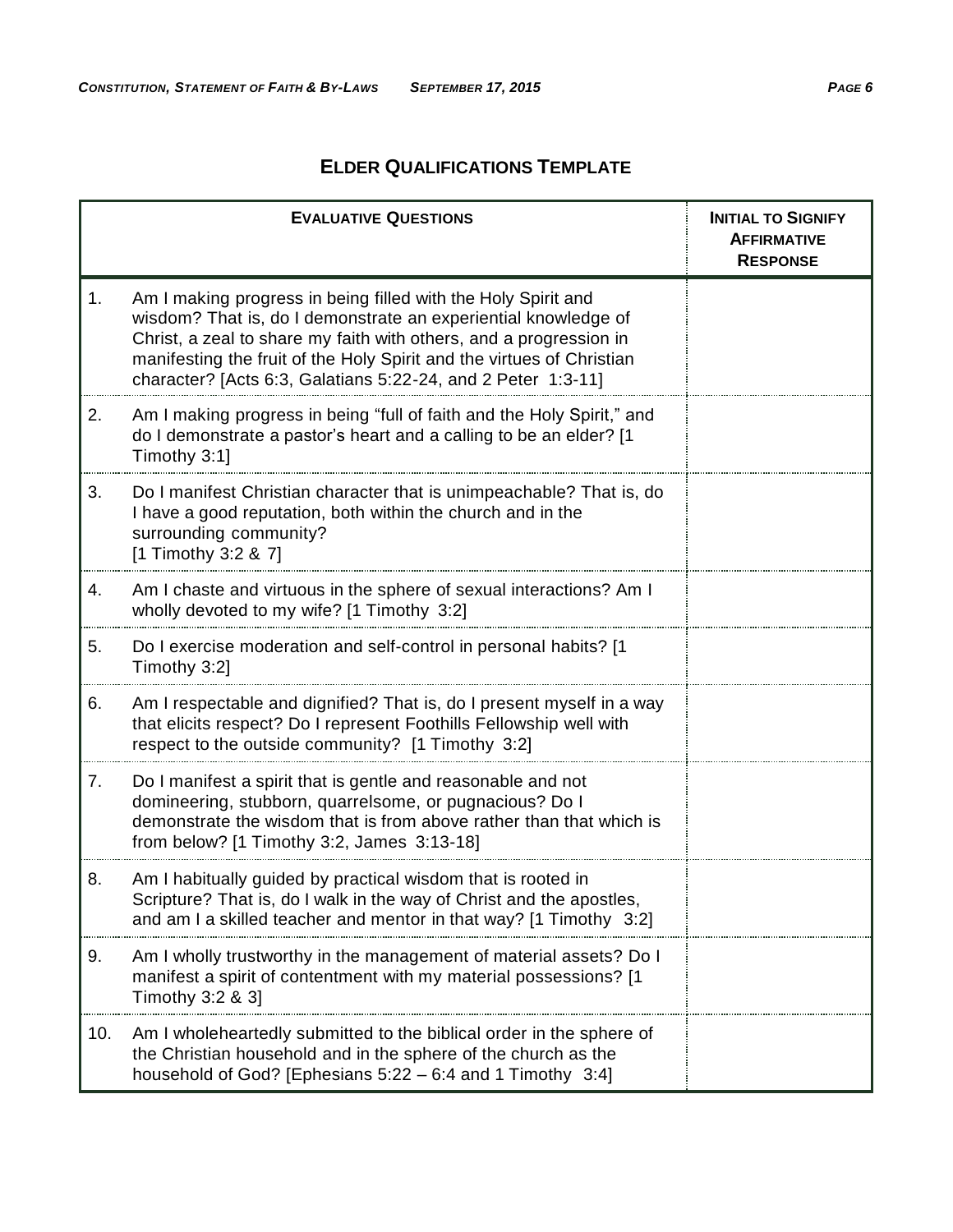Section 3: Authority and Duties. Foothills Fellowship recognizes that a plurality of leadership in the local church is a biblical principle. The Elders, in a genuine shared ministry, shall preach and teach the Word of God (2 Timothy 4:1-2; Titus 2; Acts 20:28), equip every saint to do the work of the ministry (Ephesians 4:1-16), and shall shepherd God's flock as overseers and administrators (1 Peter 5:2).

Section 4: Call and Affirmation. To be considered as a candidate for eldership, a man must be known to be biblically qualified in accordance with Section 2 and recognized as being called by God to the position. The Board shall appoint Elders in accordance with the process specified in Article VII, Section 1 of the By-Laws.

Section 5: Composition. As set forth in Article VI, the Board shall be composed of Vocational Elders and Avocational Elders. In terms of number, no arbitrary upper bound shall apply to either group. There shall be at least one Vocational Elder – that is, the Primary Teaching Elder – and there shall be at least three Avocational Elders. A majority of Board members shall be Avocational Elders. Should the office of Primary Teaching Elder become vacant for any of the reasons specified in Section 6 below, an Interim Primary Teaching Elder shall be appointed by the Board.

Section 6: Term. An Elder shall serve for an indefinite term unless other arrangements are worked out by mutual agreement. Elders may take a sabbatical from active service for a period of time determined by the Board. The term of service for an Elder shall be governed by the following principles:

- (a) **Termination for personal reasons**. An Elder may terminate his service by resignation for personal reasons after review and discussion with the Board.
- (b) **Termination by the other Elders**. Each Elder shall undergo an annual assessment of accountability by the other Elders in accordance with the Elder Covenant [Section 2, Paragraph (a)]. By means of the Elder Covenant, Elders shall hold themselves accountable to their fellow Elders for a lifelong pursuit of this high standard of moral excellence and spiritual maturity. If, at any time, an Elder is judged to be seriously falling short of this standard by his fellow Elders, either he shall submit to admonition, corrective action, and needed development, or he shall voluntarily resign from the Board. Moreover, an Elder shall be terminated from service if at least a two-thirds majority of the other Elders actively serving on the Board agree that he no longer fulfills the requirements set forth in Section 2 and expressed in the Elder Covenant.
- (c) **Termination on account of congregational concerns**. One or more members of Foothills Fellowship may present to the Board an issue concerning one or more of the Elders that relates to the biblical qualifications specified in the Elder Qualifications Template. Such a concern shall be dealt with according to Matthew 18:15-17 and 1 Timothy 5:19. If it is proven that an Elder has fallen short, he shall, in a spirit of brotherly love, be admonished by the other Elders in accordance with Galatians 6:1-2. If this does not have the desired effect, his service shall be terminated as specified in paragraph (b) above.
- (d) **Notification of termination**. If an Elder is terminated from the Board, the congregation shall be notified within two weeks of the effective date of the termination.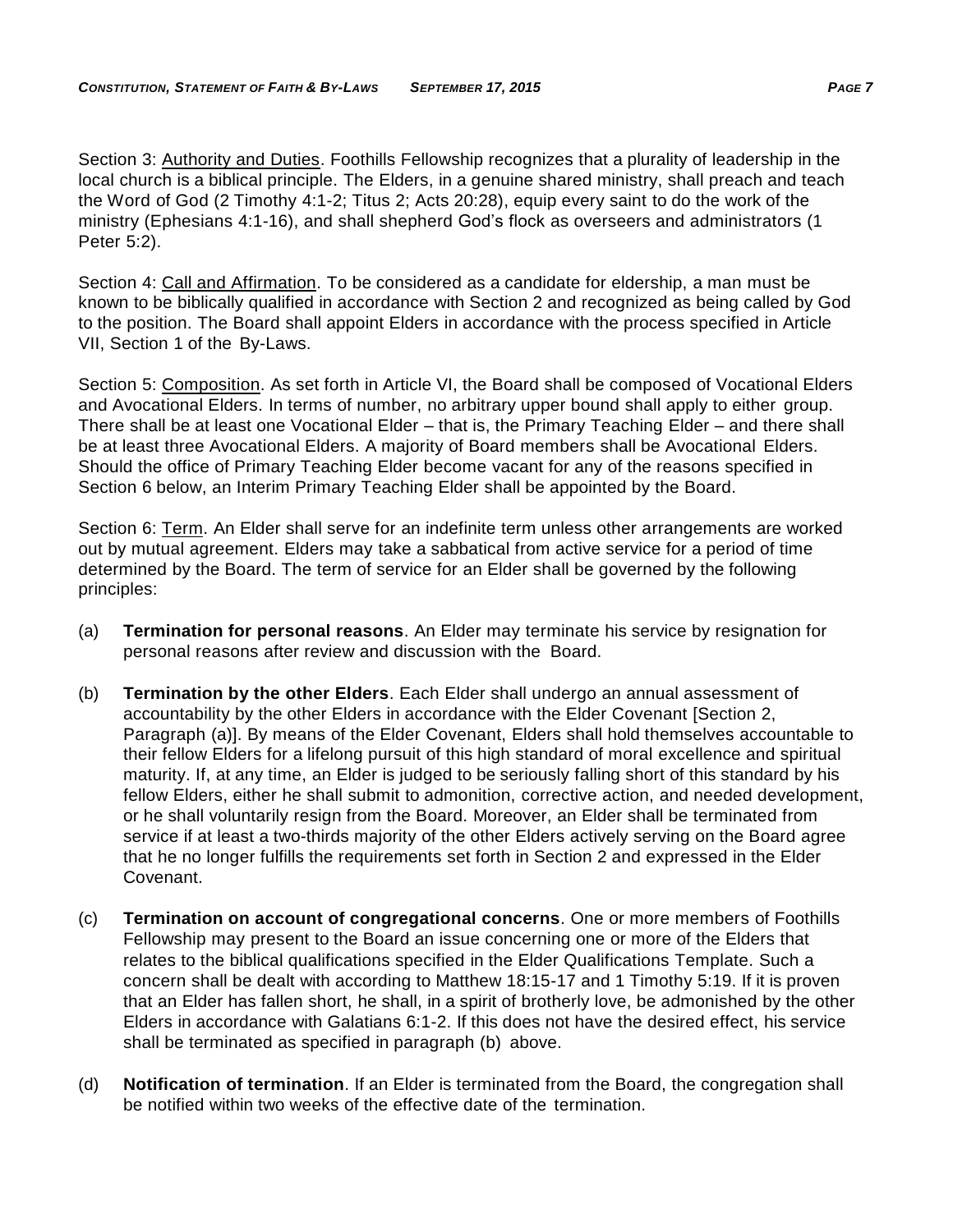## <span id="page-11-0"></span>ARTICLE X. VOCATIONAL ELDERS

Section 1: Qualifications of Vocational Elders. In addition to the qualifications set forth in Article IX, Section 2, a Vocational Elder of Foothills Fellowship shall be duly ordained or licensed, approved and called by the Board, affirmed by the members of Foothills Fellowship, and installed by due process.

Section 2: Responsibilities of Vocational Elders. A Vocational Elder is an employee of the Foothills Fellowship, and he shall serve as a member of the pastoral staff in accordance with a job description formulated and approved by the Board. He may be engaged in pastoral ministry either full time or part time.

Section 3: Term of Employment of Vocational Elders. Vocation Elders shall be employed for an indefinite period unless other arrangements are worked out by mutual agreement. Termination of the employment of a Vocational Elder shall be in accordance with the provisions of Article IX, Section 6 above.

## <span id="page-11-1"></span>ARTICLE XI. DEACONS

Section 1. Responsibilities of Deacons. Each Deacon shall serve as a ministry team leader in accordance with a job description defined and approved by the Board. Ministry team member candidates shall be selected by the Deacon and approved by the Board.

Section 2: Appointment of Deacons. Pursuant to their governing capacity as overseers of Foothills Fellowship, the Board may select, appoint, and commission Deacons for specified ministry leadership responsibilities in accordance with the process specified in Article VIII of the By-Laws. Deacons shall unequivocally and without mental reservation accept the Membership Covenant set forth in Article IV and the Deacon Covenant set forth below:

(a) **The Deacon Covenant**. The Board shall perform an annual assessment of each Deacon against each of the biblical parameters in the *Deacon Qualifications Template*. They shall hold the Deacons accountable against this high standard of moral excellence and spiritual maturity. Deacons shall affirm their acceptance of the Deacon Covenant as follows:

| (name of Deacon), affirm that I am striving to work out my salvation                              |
|---------------------------------------------------------------------------------------------------|
| with fear and trembling with respect to these biblical qualifications for serving as a Deacon,    |
| knowing that it is God who is working in and through me both to will and to practice His good     |
| pleasure. I also affirm that I am willing to be held accountable by the Elders and my fellow      |
| Deacons against this high standard of moral excellence and spiritual maturity. If, at any time, I |
| am judged by the Elders or my fellow Deacons to be falling short of this standard, then I either  |
| will pursue needed development or I will voluntarily resign from my office as Deacon.             |

| Signed: | Dated: |
|---------|--------|
|         |        |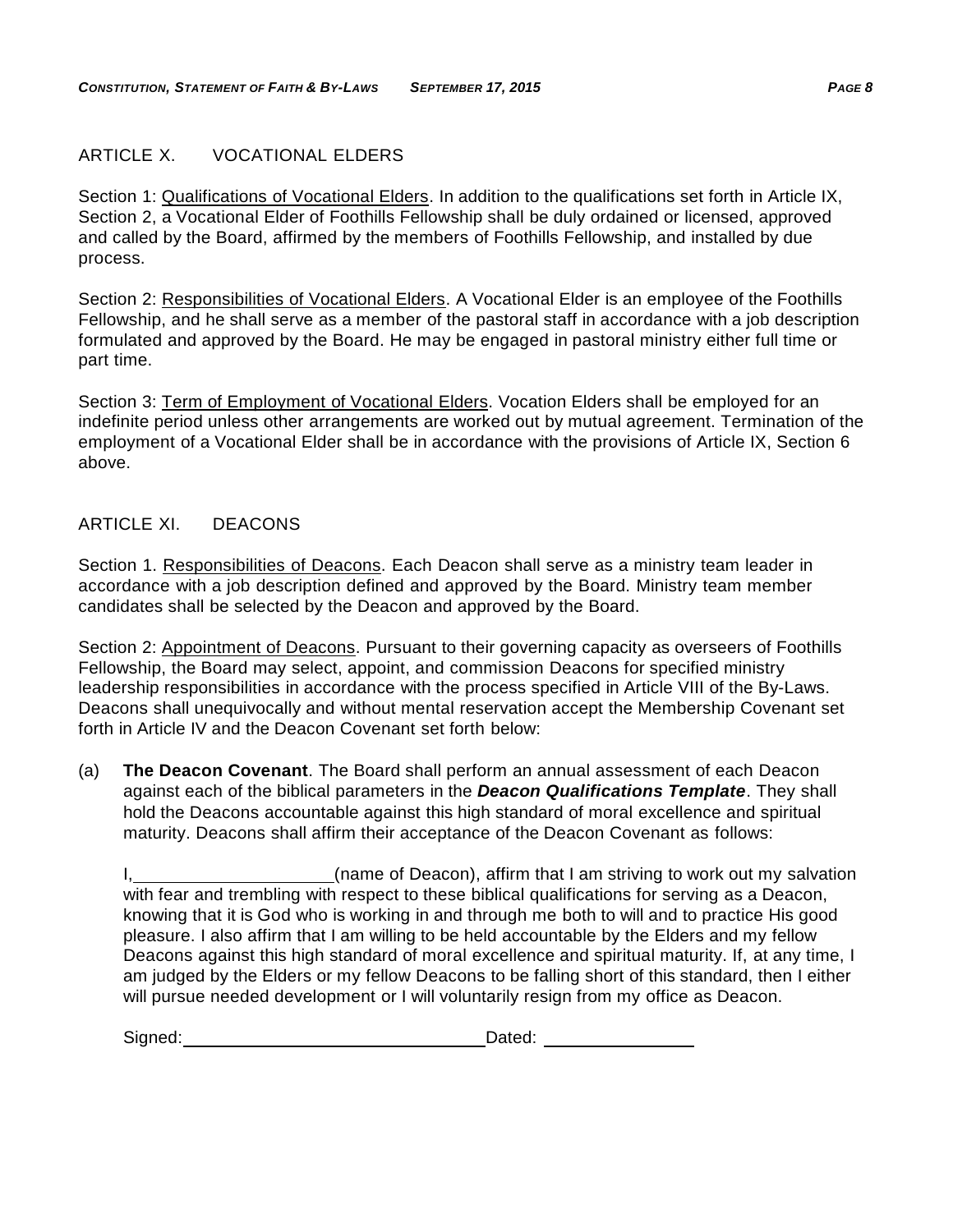## **DEACON QUALIFICATIONS TEMPLATE**

|     | <b>EVALUATIVE QUESTIONS</b>                                                                                                                                                                                                                                                                                                                    | <b>INITIAL TO SIGNIFY</b><br><b>AFFIRMATIVE</b><br><b>RESPONSE</b> |
|-----|------------------------------------------------------------------------------------------------------------------------------------------------------------------------------------------------------------------------------------------------------------------------------------------------------------------------------------------------|--------------------------------------------------------------------|
| 1.  | Am I making progress in being filled with the Holy Spirit and<br>wisdom? That is, do I demonstrate an experiential knowledge of<br>Christ, a zeal to share my faith with others, and a progression in<br>manifesting the fruit of the Holy Spirit and the virtues of Christian<br>character? [Acts 6:3, Galatians 5:22-24, and 2 Peter 1:3-11] |                                                                    |
| 2.  | Am I making progress in being "full of faith and the Holy Spirit," and<br>do I demonstrate a calling to be a servant leader?<br>$[1$ Timothy 3:1]                                                                                                                                                                                              |                                                                    |
| 3.  | Do I manifest Christian character that is unimpeachable? That is, do<br>I have a good reputation, both within the church and in the<br>surrounding community?<br>[1 Timothy 3:2 & 7]                                                                                                                                                           |                                                                    |
| 4.  | Am I chaste and virtuous in the sphere of sexual interactions? Am I<br>wholly devoted to my marriage partner? [1 Timothy 3:2]                                                                                                                                                                                                                  |                                                                    |
| 5.  | Do I exercise moderation and self-control in personal habits?<br>$[1$ Timothy 3:2]                                                                                                                                                                                                                                                             |                                                                    |
| 6.  | Am I respectable and dignified? That is, do I present myself in a way<br>that elicits respect? Do I represent Foothills Fellowship well with<br>respect to the outside community? [1 Timothy 3:2]                                                                                                                                              |                                                                    |
| 7.  | Do I manifest a spirit that is gentle and reasonable and not<br>domineering, stubborn, quarrelsome, or pugnacious? Do I<br>demonstrate the wisdom that is from above rather than that which is<br>from below? [1 Timothy 3:2, James 3:13-18]                                                                                                   |                                                                    |
| 8.  | Am I habitually guided by practical wisdom that is rooted in<br>Scripture? That is, do I walk in the way of Christ and the apostles,<br>and am I a skilled mentor in that way? $[1$ Timothy 3:2]                                                                                                                                               |                                                                    |
| 9.  | Am I wholly trustworthy in the management of material assets? Do I<br>manifest a spirit of contentment with my material possessions? [1<br>Timothy 3:2 & 3]                                                                                                                                                                                    |                                                                    |
| 10. | Am I wholeheartedly submitted to the biblical order in the sphere of<br>the Christian household and in the sphere of the church as the<br>household of God? [Ephesians $5:22 - 6:4$ and 1 Timothy 3:4]                                                                                                                                         |                                                                    |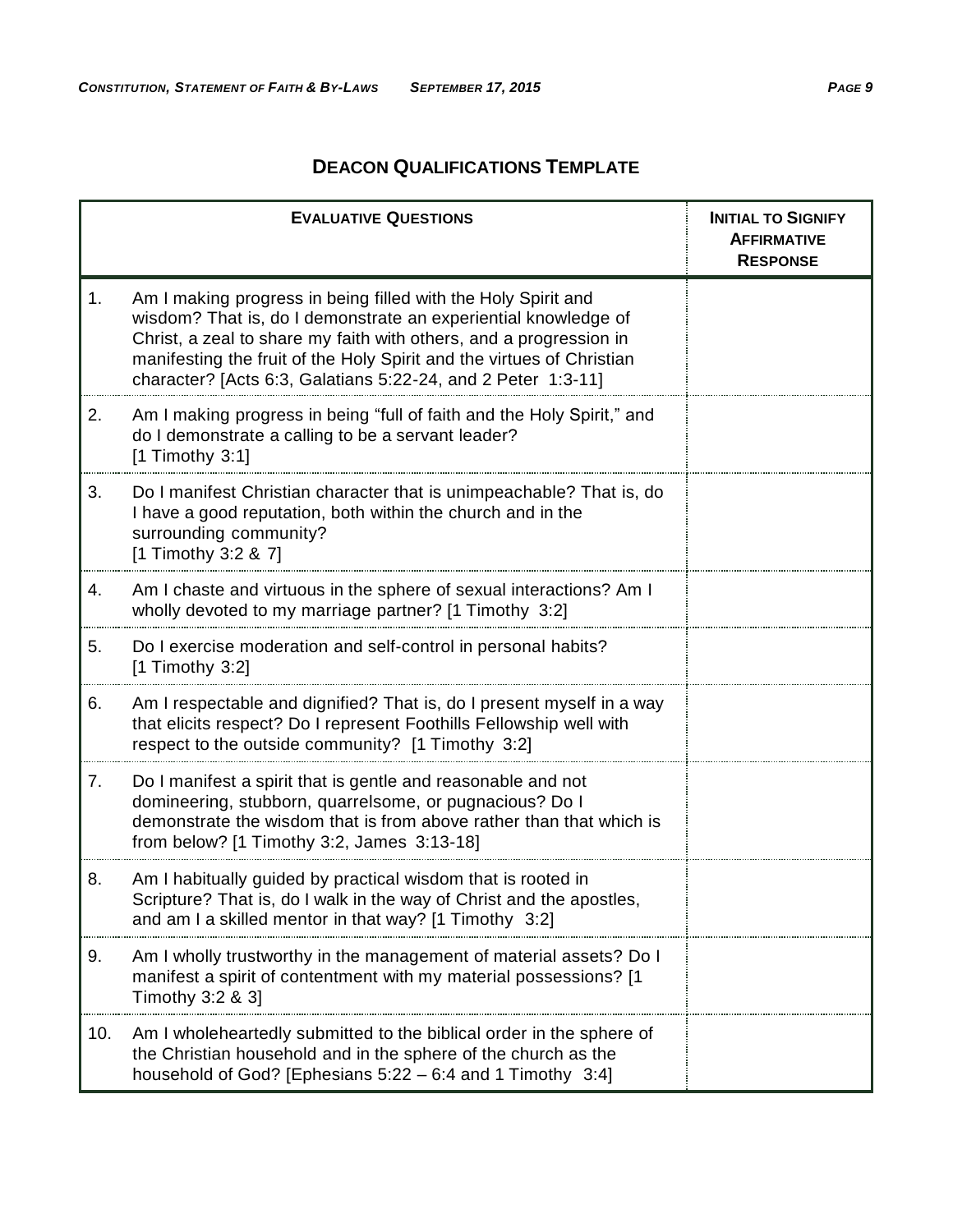#### <span id="page-13-0"></span>ARTICLE XII. ORDER OF PRECEDENCE

The following order of precedence shall be observed:

- (a) The Bible, and governing principles derived directly from Scripture by application of correct hermeneutical procedure.
- (b) This Constitution, including the Statement of Faith.
- (c) The By-Laws, together with subordinate documents referred to in either the Constitution or By-Law, such as the *Foothills Parliamentary Procedures Manual* and the *Foothills Financial Policies & Procedures Manual*.
- (d) Applicable laws of the United States of America and the State of New Mexico.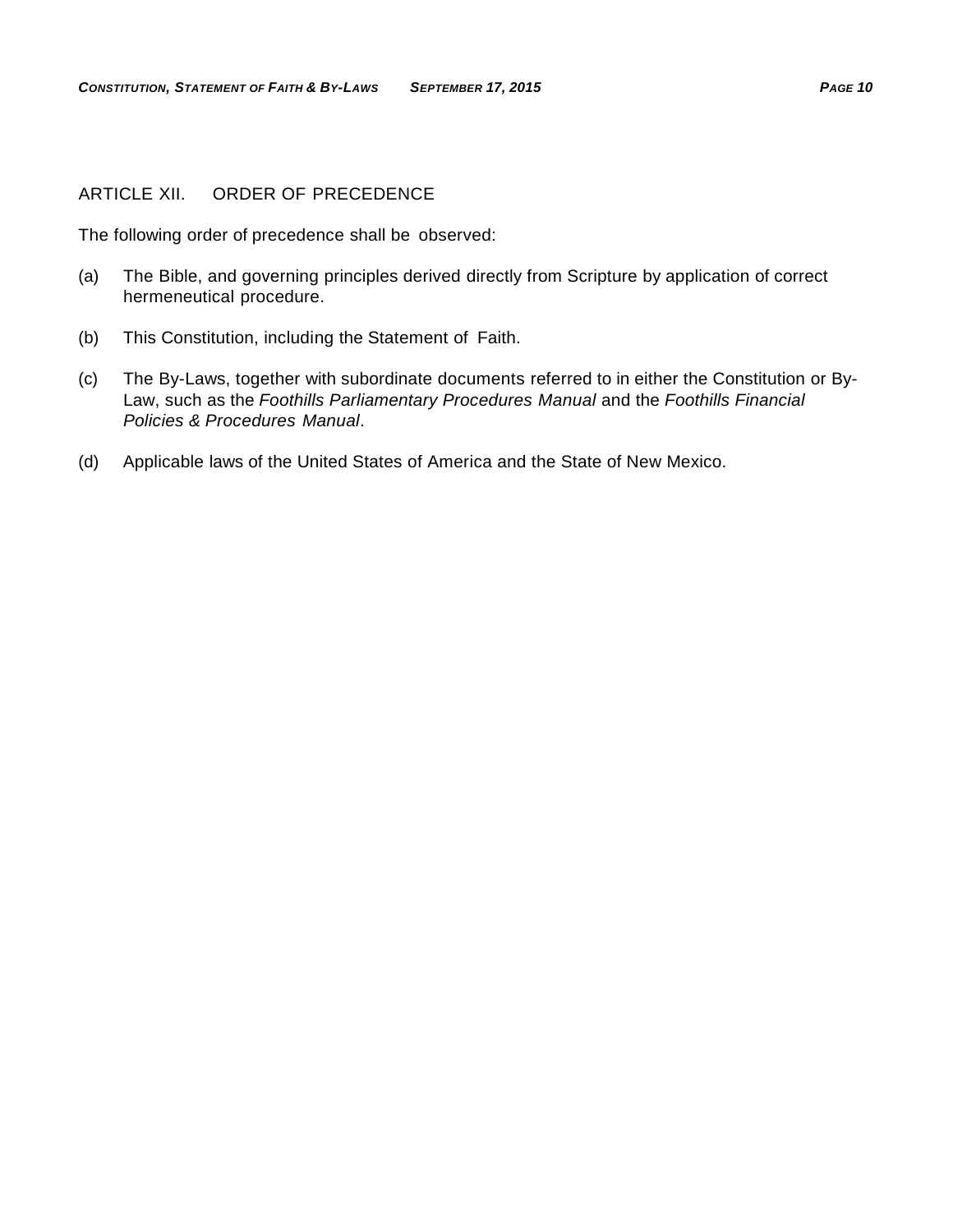## <span id="page-14-0"></span>**BY-LAWS**

#### <span id="page-14-1"></span>PRFAMBL<sub>F</sub>

These By-Laws of Foothills Fellowship address procedural issues not addressed in the Constitution. They also address corporate and fiscal affairs of the church in relation to the City of Albuquerque, the State of New Mexico, and the Federal Internal Revenue Code that are not addressed in the Constitution.

## <span id="page-14-2"></span>ARTICLE I. NAME OF THE CORPORATION

The name of the corporation is Foothills Fellowship, a tax exempt non-profit corporation, organized in accordance with the laws of the State of New Mexico.

## <span id="page-14-3"></span>ARTICLE II. GOVERNMENT OF THE CORPORATION

Section 1: Board of Directors. In its corporate identity, Foothills Fellowship shall be governed by the Avocational members of the Board, who shall serve as the Board of Directors of the corporation. The Avocational Elders shall be members of Foothills Fellowship who are at least eighteen (18) years of age. The Avocational Elders who are actively serving on the Board at any given time shall have sole authority and responsibility for the corporate and fiscal affairs of Foothills Fellowship. (Refer to Article VI of the Constitution.)

Section 2: **Financial Policies & Procedures**. The corporate and fiscal affairs of Foothills Fellowship shall be administered in accordance with the *Foothills Financial Policies & Procedures Manual*.

Section 3: Mission. The mission of Foothills Fellowship is to be the church where we are, build the church where it is weak, and become the church where it is not. (Refer to the *Introduction to Foothills Fellowship* slide show for a summary of each of the three components of this mission statement.)

Section 4: Affiliation. Foothills Fellowship shall be affiliated with the Conservative Baptist Association in ways and to the extent deemed appropriate and mutually beneficial by the Board.

#### <span id="page-14-4"></span>ARTICLE III. MEMBERSHIP

Section 1: Eligibility for Membership. Membership shall be limited to the standards set forth in Article VII of the Constitution.

Section 2: Responsibilities. The members of Foothills Fellowship shall carry out the work of the ministry under the supervision of the Deacons and oversight of the Elders.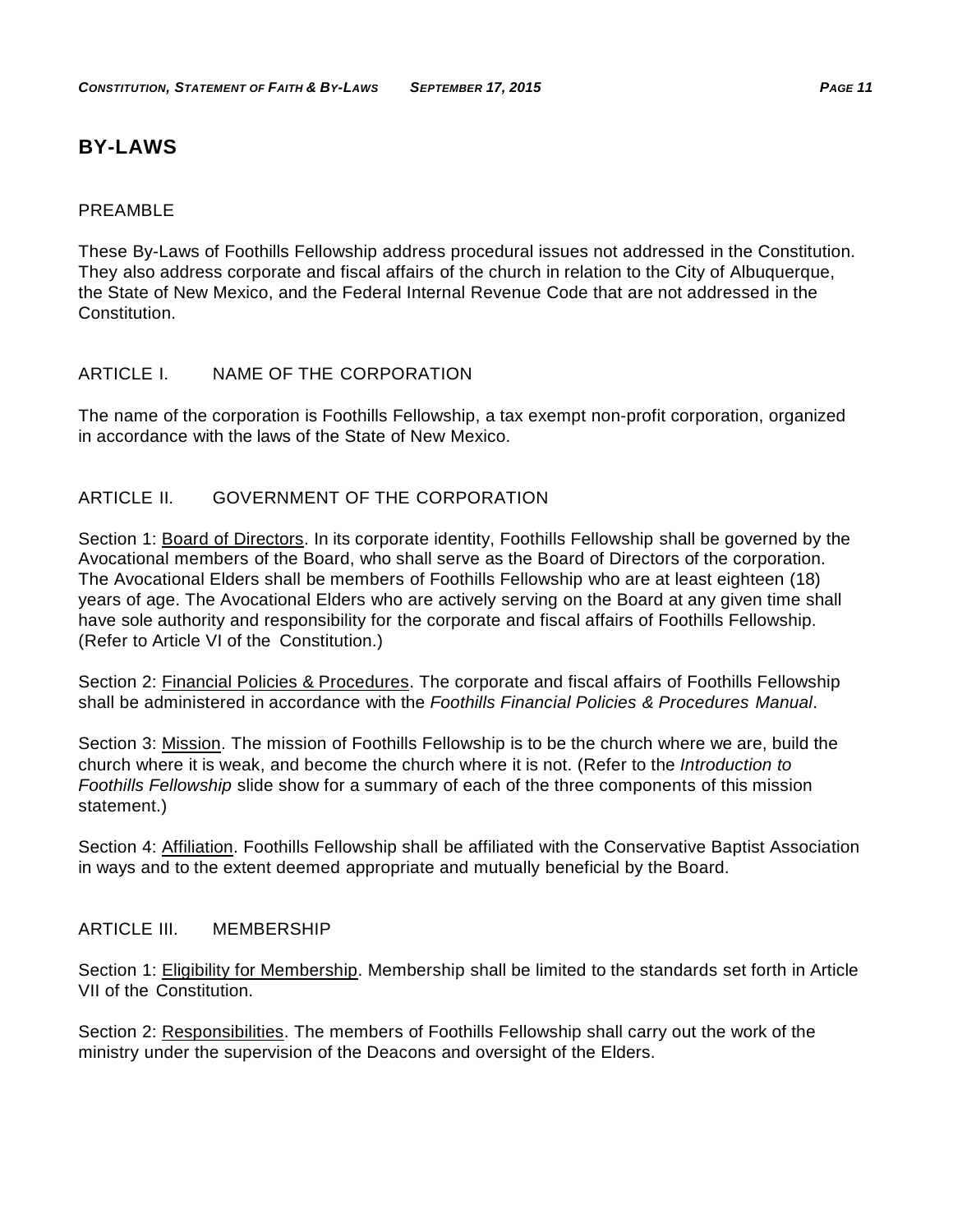Section 3: Membership Induction Process. Individuals shall be accepted into membership according to the following process:

- (a) **Introduction to Foothills Fellowship**. One or more of the Elders shall meet with prospective members individually or in groups in order to present the *Introduction to Foothills Fellowship*  slide show. By this means all new members will become familiar with the history, mission, doctrinal position, and ministry philosophy of Foothills Fellowship.
- (b) **Application**. A member candidate shall fill out an application for membership which solicits information concerning his or her conversion experience, baptism, faith journey, past church affiliations, and ministry identity. As part of the application, the candidate shall subscribe to the Membership Covenant in accordance with Article IV, Section 2 of the Constitution.
- (c) **Interview**. A pair of Elders shall meet with each member candidate to walk through his or her application, including affirmation of the Membership Covenant.
- (d) **Baptism or transfer letter**. A transfer letter from another church of like faith and order shall be accepted in lieu of baptism. Member candidates who have not been baptized shall submit to baptism by immersion during a worship service at Foothills Fellowship.
- (e) **Acceptance by the Board**. Formal acceptance into membership shall be by unanimous decision of the Board.
- (f) **Public affirmation**. The Board shall publically present each new member to the congregation during a worship service. Members of Foothills Fellowship shall signify their affirmation of the new member by standing.

<span id="page-15-0"></span>ARTICLE IV. FISCAL YEAR

The fiscal year of the corporation shall be from January 1 through December 31.

## <span id="page-15-1"></span>ARTICLE V. MEETINGS

Section 1: Meetings for Worship. The members of Foothills Fellowship shall meet weekly for worship. They shall also meet regularly for Bible study, prayer, fellowship, and other activities in furtherance and not in limitation of the purposes set forth in Article II of the Constitution.

Section 2: Annual Congregational Meeting. The *Annual Congregational Meeting* shall be held in January. The date, time, and location of this meeting shall be determined by the Board in accordance with Article VI of the Constitution. This meeting shall be announced from the pulpit during the worship service for at least two Sundays preceding the meeting. Matters to be considered at the Annual Congregational Meeting shall include, but not limited to the following:

- 1. Reading and approval of the minutes for the previous congregational meeting.
- 2. Presentation of the annual financial report.
- 3. Presentation and affirmation of the budget for the new fiscal year.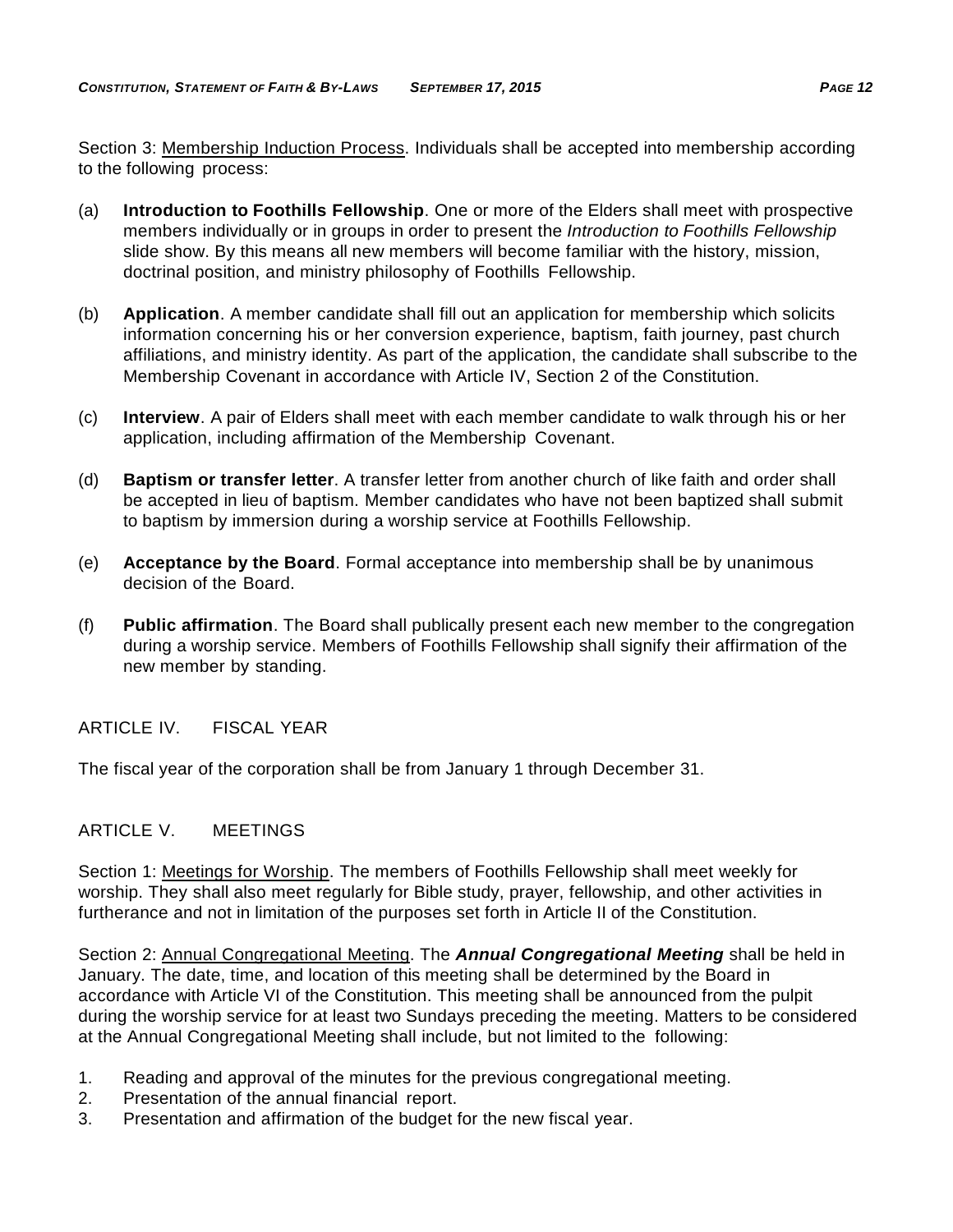- 4. Casting of vision and future ministry objectives of Foothills Fellowship.
- 5. Ministry reports.

Section 3: Special Congregational Meetings. *Special Congregational Meetings* shall be called by the Board in accordance with Article VI of the Constitution. Any member or group of members may present a request to the Board that a Special Congregational Meeting be called. Under normal circumstances, the date, time, location, and subject of each Special Congregational Meeting shall be announced from the pulpit during the worship service for at least two Sundays preceding the meeting. However, should an urgent matter suddenly arise, the Board may dispense with this notification requirement provided a reasonable effort is put forth to notify every member household by telephone or other electronic means of the date, time, and location of a Special Congregational Meeting. Only the announced subject shall be considered at a Special Congregational Meeting.

Section 4: Moderator and Order. The moderator for every congregational meeting shall be the Chairman of the Board of Elders, or the Vice Chairman in the event the Chairman is absent or incapacitated. Any parliamentary issue encountered in the conduct of meetings shall be decided in accordance with the *Foothills Parliamentary Procedures Manual*.

## <span id="page-16-0"></span>ARTICLE VI. AMENDMENTS

The By-Laws shall be amended as follows:

- (a) The theological basis and rationale for the proposed amendment shall be developed and presented to the congregation in a suitable teaching venue determined by the Board.
- (b) Upon completion of (a), the proposed amendment shall be formulated by the Board and published in writing. An amendment package shall be prepared which consists of a cover letter that summarizes the theological basis and rationale with the proposed amendment attached. The cover letter shall provide spaces for a member to affirm the amendment without revision, affirm with revision, or reject.
- (c) The amendment package resulting from (b) shall be mailed to all members. In addition, the cover letter and proposed amendment shall be posted on the Foothills Fellowship website.
- (d) Four (4) weeks (i.e., four consecutive Sundays) after the publication of the amendment package resulting from (b) an informational meeting shall be scheduled in which the Elders shall walk through the proposed amendment and answer questions for clarification. This meeting shall be announced at each of the worship services during the four-week period.
- (e) A period of six (6) weeks (i.e., six consecutive Sundays) from the informational meeting of (d) shall be allowed for members to review and evaluate the proposed amendment. Using the amendment package resulting from (b), each member shall respond as follows: affirm without revision; affirm with revision, with the proposed revision marked into the attached copy of the proposed amendment; or reject. In the case of rejection, the rationale for rejection shall be provided in writing or by means of a meeting between the member and two or more of the Elders. Appropriate reminders shall be announced at each of the worship services during the six-week period.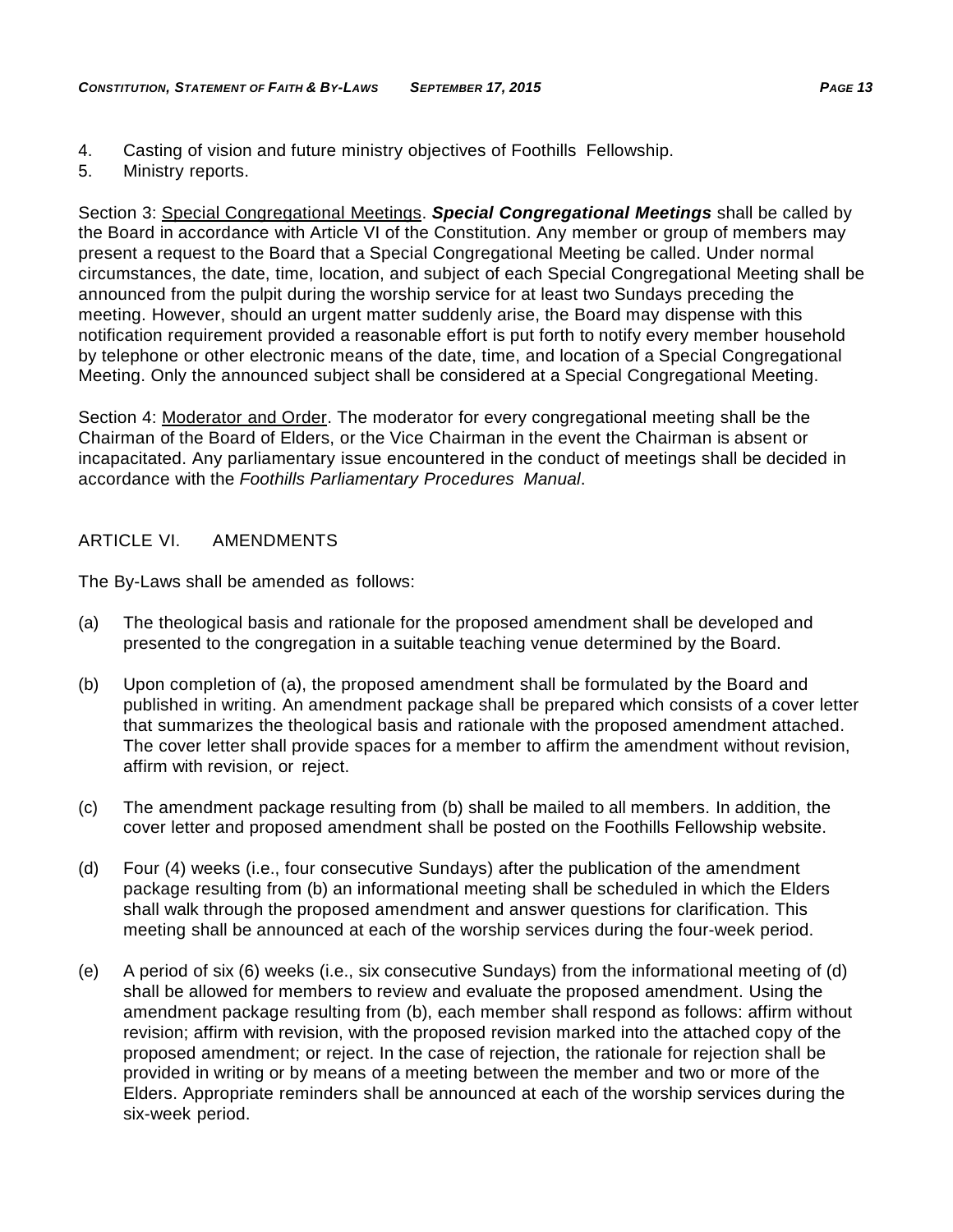- (f) At their first regular meeting after the review and evaluation period of (e), the Board shall process and discuss the responses to the proposed amendment. A non-response from a member shall be counted as affirmation without revision. Should the Board recognize the need to revise the proposed amendment in view of the responses received, they shall reformulate the amendment, and the entire process described in (a) through (e) shall be repeated. The cover letter for the revised amendment shall explain the rationale for the revision, including a summarization of the Board's response to member feedback.
- (g) If the Board determines that broad acceptance of the amendment cannot be achieved, the proposed amendment shall be tabled. If the Board unanimously determines that a consensus of affirmation has been achieved, the amendment resulting from the above process shall be incorporated into the By-Laws. The revision status of the amended By-Laws shall be defined by the date of the unanimous Board action. The amended Constitution, Statement of Faith, and By-Laws, bearing this revision date, shall be published in sufficient quantity for distribution of one copy to each member household. The availability of copies of the document shall be announced at each of the worship services for two consecutive Sundays after the completion of the amendment process.

## <span id="page-17-0"></span>ARTICLE VII. BOARD OF ELDERS

Section 1: Elder Appointment Process. The steps listed below shall apply to both the appointment of Avocational Elders from within the membership of Foothills Fellowship and the calling of Vocational Elders. Because of the seriousness of elder selection, the entire process shall be supported by fervent prayer on the part of both the Board and the membership of Foothills Fellowship. Following are the steps for appointing Elders:

- (a) **Candidacy**. The Board shall assemble a list of candidates.
- (b) **Evaluation**. The Board shall evaluate the spiritual and moral qualifications of each candidate against the Elder Qualifications Template. (Refer to Article IX, Section 2, of the Constitution.) Additionally, in the case of a Vocational Elder, his ability to fulfill the job description for his position shall be considered.
- (c) **Selection of qualified candidates**. By unanimous agreement, the Board shall select the candidates for eldership who they deem to be qualified.
- (d) **Self-assessment by candidates**. Each of the selected candidates shall be personally contacted by an Elder, and he shall be asked to perform a self-assessment using the Elder Qualifications Template. Moreover, a Vocational Elder candidate shall be asked to supply a list of references who are able to attest to his spiritual, moral, and vocational qualifications. According to the job description of a prospective Vocational Elder, he will be asked by the Board to provide recorded and / or written evidence of his competence.
- (e) **Interviews**. A pair of Elders shall conduct an interview of each candidate and his wife, either individually or as a couple. This interview shall include walking through and discussing the candidate's self-assessment. Moreover, in the case of each candidate, one or more of the Elders shall interview individuals in his network, including family members, neighbors, employers, and work associates. Additionally, in the case of a Vocational Elder candidate, one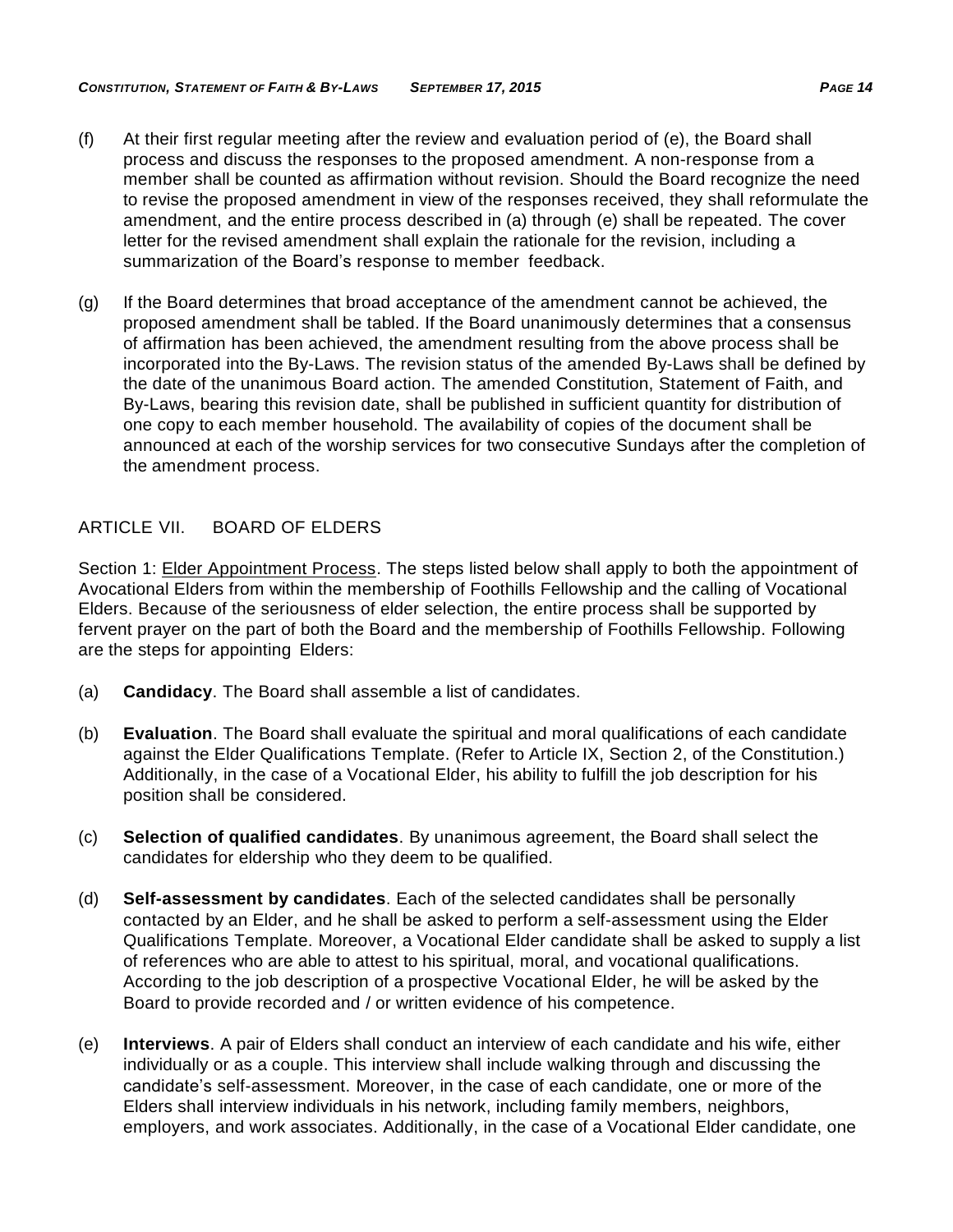or more of the Elders shall interview the individuals in the list of references provided by the candidate.

- (f) **Approval by the Board**. The Board shall prayerfully evaluate and discuss all of the information gathered from the above interview step. They shall unanimously approve the list of candidates to be presented to the members of Foothills Fellowship for affirmation. In the case of a Vocational Elder, a single qualified candidate shall be selected and approved by the Board.
- (g) **Presentation to the congregation**. The Board shall present to the congregation of Foothills Fellowship each of the candidates for eldership they have approved in accordance with the foregoing steps. In the case of an Avocational Elder candidate, one or more of the Elders shall publicly affirm the candidate's qualifications for eldership, and the candidate himself shall present public testimony concerning his call to eldership. Additionally, in the case of a Vocational Elder, the Board shall arrange for the candidate to meet with the congregation in venues appropriate to his job description.
- (h) **Evaluation by members**. The Board shall allow at least four (4) weeks after their formal presentation of an Elder candidate to the congregation. During this time members of Foothills Fellowship shall respond to the Board with either affirmation of the candidate or the expression of biblically-based concerns over his spiritual, moral, leadership, or vocational qualifications. Members may respond to the Board in writing or by meeting with one or more of the Elders. Weekly reminders will be presented during the four intervening worship services as to the suspense date for congregational feedback.
- (i) **Acceptance by the Board**. At their first regular meeting after the membership evaluation period, the Board shall prayerfully evaluate and discuss the feedback received for each of the Elder candidates. By unanimous vote, the Board shall decide to either accept or table each of the candidates. A tabled candidate can be reconsidered at some future time; should this occur, he will be processed through all of the foregoing steps.
- (j) **Public affirmation**. Each Elder candidate that is accepted shall be formally and publically commissioned by the Board before the congregation. Normally this would be done in a Sunday morning worship service.
- (k) **Preparing to lead**. Each new Elder shall attend a training seminar for all Foothills Fellowship leaders. After completing this seminar, he shall begin to serve as an Elder.

Section 2: Appointment of Committees. Pursuant to their governing capacity as overseers of Foothills Fellowship, the Board may select and appoint committees to perform specified functions.

- (a) **Qualification of committee members**. In general, members of committees should meet to the same parameters of morality and spiritual maturity as Deacons. Committee members should attend the training seminar for leaders.
- (b) **Functions and responsibilities**. In general, a committee shall serve in a specified advisory capacity in support of the Board. Accordingly, a committee function is *ad hoc* and its term of service limited to the performance of that prescribed function.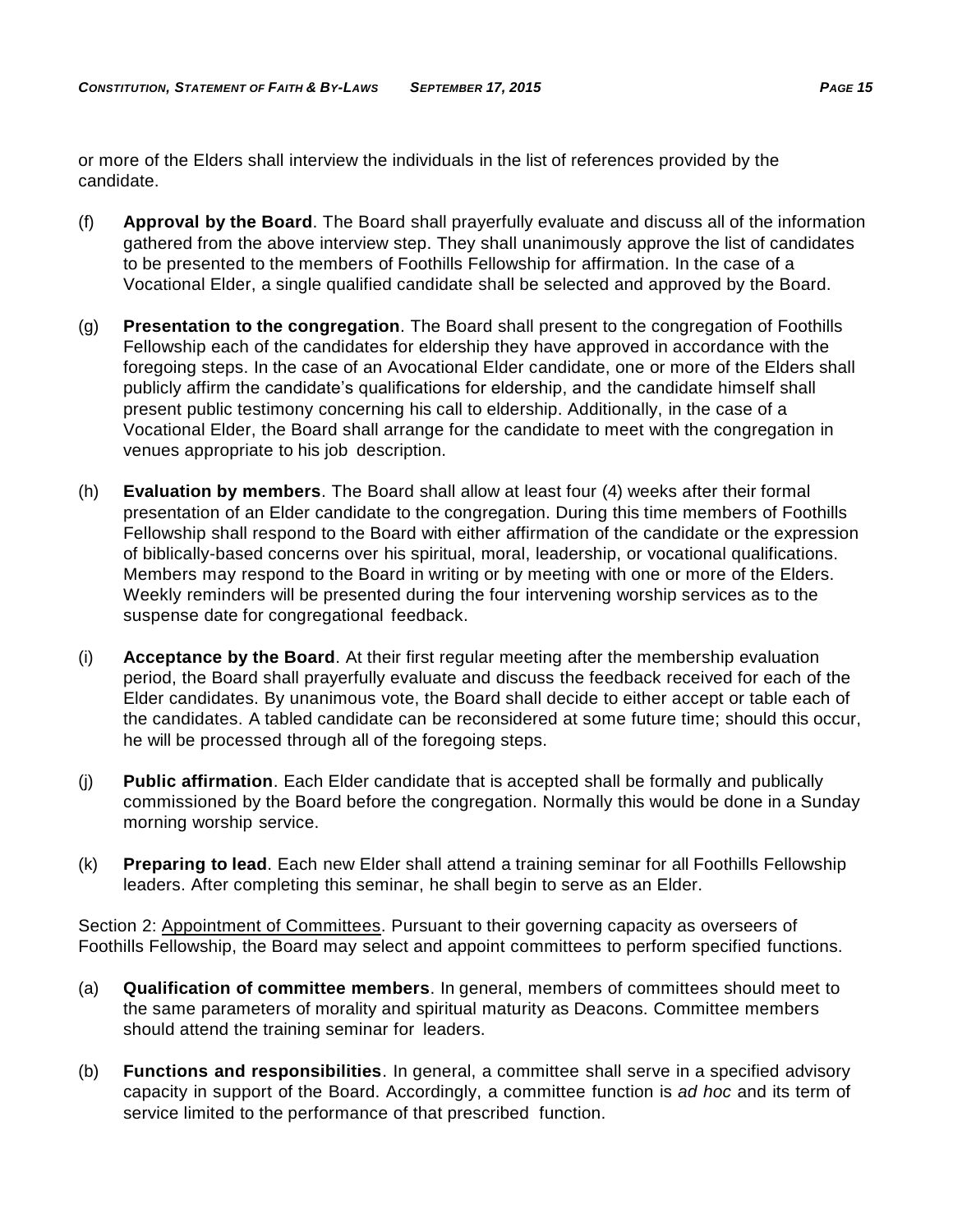Section 3: Meetings of the Board. The Board shall meet at least quarterly at a time and place established by the Board. A quorum of the Board shall be a majority of the number of Elders. The Board shall keep a clear record of its proceedings. Special meetings of the Board may be called by the Chairman according to his discretion.

Section 4: Officers and Their Duties. Each officer of the Board shall be an Avocational Elder and shall be selected by the Elders for a term of one year. The officers of the Elders and their duties shall be as follows:

- (a) **Chairman**. The Chairman shall convene meetings of the Board. He shall preside at all Board meetings and at all congregational meetings. He shall ensure that all policies, programs, and other enactments of the Board are implemented in the manner prescribed.
- (b) **Vice Chairman**. Should the Chairman be absent or incapacitated for any reason, the Vice Chairman shall fully assume the authority and responsibility of the office of Chairman. Moreover, he shall perform such other duties and functions as the Board may prescribe.
- (c) **Secretary**. The Secretary shall be responsible for recording and keeping accurate minutes of all Board meetings and all congregational meetings. In his absence, the Chairman may appoint another Elder to record the minutes for that meeting. In the case of Board meetings, the Secretary shall present for approval at each meeting the minutes of the preceding meeting. In the case of congregational meetings, the Secretary shall read the minutes of the previous congregational meeting and the Chairman shall call for a motion to approve.
- (d) **Treasurer**. The Treasurer shall oversee the ledger of all financial activities of Foothills Fellowship in accordance with the *Financial Policies and Procedures Manual*. He shall present a financial report at selected Board meetings and congregational meetings. He shall be responsible for safeguarding all corporate documents.

Section 5: Annual Budget. In accordance with the *Financial Policies & Procedures Manual* of Foothills Fellowship, the Board shall formulate an annual budget for presentation to the members of Foothills Fellowship at the Annual Congregational Meeting. The steps in presentation and affirmation of the annual budget shall be as follows:

- (a) **Presentation to the congregation**. The Board shall publish on the Foothills website the proposed budget for the new fiscal year together with the year-to-date actual expenditures versus the current year budget. A Special Congregational Meeting shall be convened at least four (4) weeks in advance of the Annual Congregational Meeting. In this meeting the Board shall distribute copies of the proposed budget and answer questions from the congregation. A copy of the proposed budget shall be made available to each member household that was not represented at the Special Congregational Meeting.
- (b) **Evaluation by members**. Members of Foothills Fellowship shall respond to the Board with either affirmation of the proposed budget or the expression of concerns during the period between the Special Congregational Meeting above and the Annual Congregational Meeting. Members may respond to the Board in writing or by meeting with one or more of the Elders. Weekly reminders will be presented during the intervening worship services as to the suspense date for member feedback.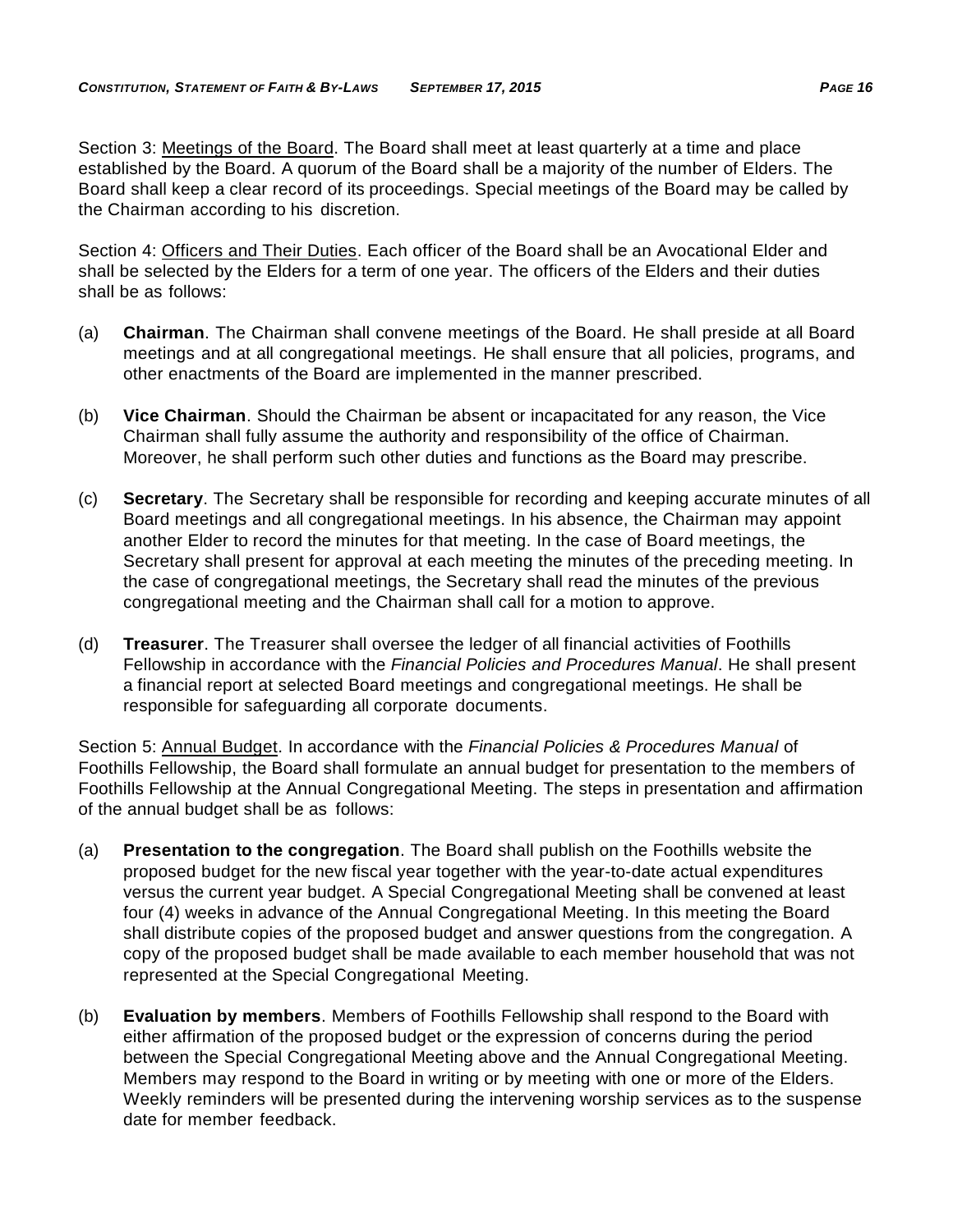- (c) **Approval by the Board**. In their first regular meeting after the membership evaluation period, the Board shall prayerfully evaluate and discuss the feedback from the membership. They may decide to revise the annual budget in this meeting. By unanimous decision, they shall approve the budget to be presented in the Annual Congregational Meeting.
- (d) **Presentation to the congregation**. The Board shall present the approved budget during the Annual Congregational Meeting, including any revisions that were made as a result of member feedback. Members shall be asked by the Board to affirm the budget at the meeting by standing, filling out and signing a pledge card, or other appropriate means.

## <span id="page-20-0"></span>ARTICLE VIII. DEACONS

The Board shall appoint Deacons to serve in prescribed areas of ministry leadership according to the following steps:

- (a) **Candidacy**. The Board shall assemble a list of candidates.
- (b) **Evaluation**. The Board shall evaluate the spiritual and moral qualifications of each candidate against the Deacon Qualifications Template. (Refer to Article XI, Section 1, of the Constitution.)
- (c) **Selection of qualified candidates**. By unanimous agreement, the Board shall select the Deacon candidates who they deem to be qualified.
- (d) **Self-assessment by candidates**. Each of the selected candidates shall be personally contacted by an Elder, and he or she shall be asked to perform a self-assessment using the Deacon Qualification Template.
- (e) **Interviews**. A pair of Elders shall conduct an interview of each candidate and his or her spouse, either individually or as a couple. This interview shall include walking through and discussing the candidate's self-assessment. Moreover, in the case of each candidate, one or more of the Elders shall interview individuals in his or her network, including family members, neighbors, employers, and work associates.
- (f) **Approval by the Board**. The Board shall prayerfully evaluate and discuss all of the information gathered from the above interview step. They shall unanimously approve the list of Deacon candidates to be presented to the members of Foothills Fellowship for affirmation.
- (g) **Presentation to the congregation**. The Board shall present to the congregation of Foothills Fellowship each of the candidates for Deacon they have approved in accordance with the foregoing steps. One or more of the Elders shall publicly affirm the candidate's qualifications for Deacon, and the candidate himself or herself shall present public testimony concerning his or her call to service as a deacon.
- (h) **Evaluation by members**. The Board shall allow at least four (4) weeks after their formal presentation of a Deacon candidate to the congregation. During this time members of Foothills Fellowship shall respond to the Board with either affirmation of the candidate or the expression of biblically-based concerns over his spiritual, moral, or leadership qualifications. Members may respond to the Board in writing or by meeting with one or more of the Elders.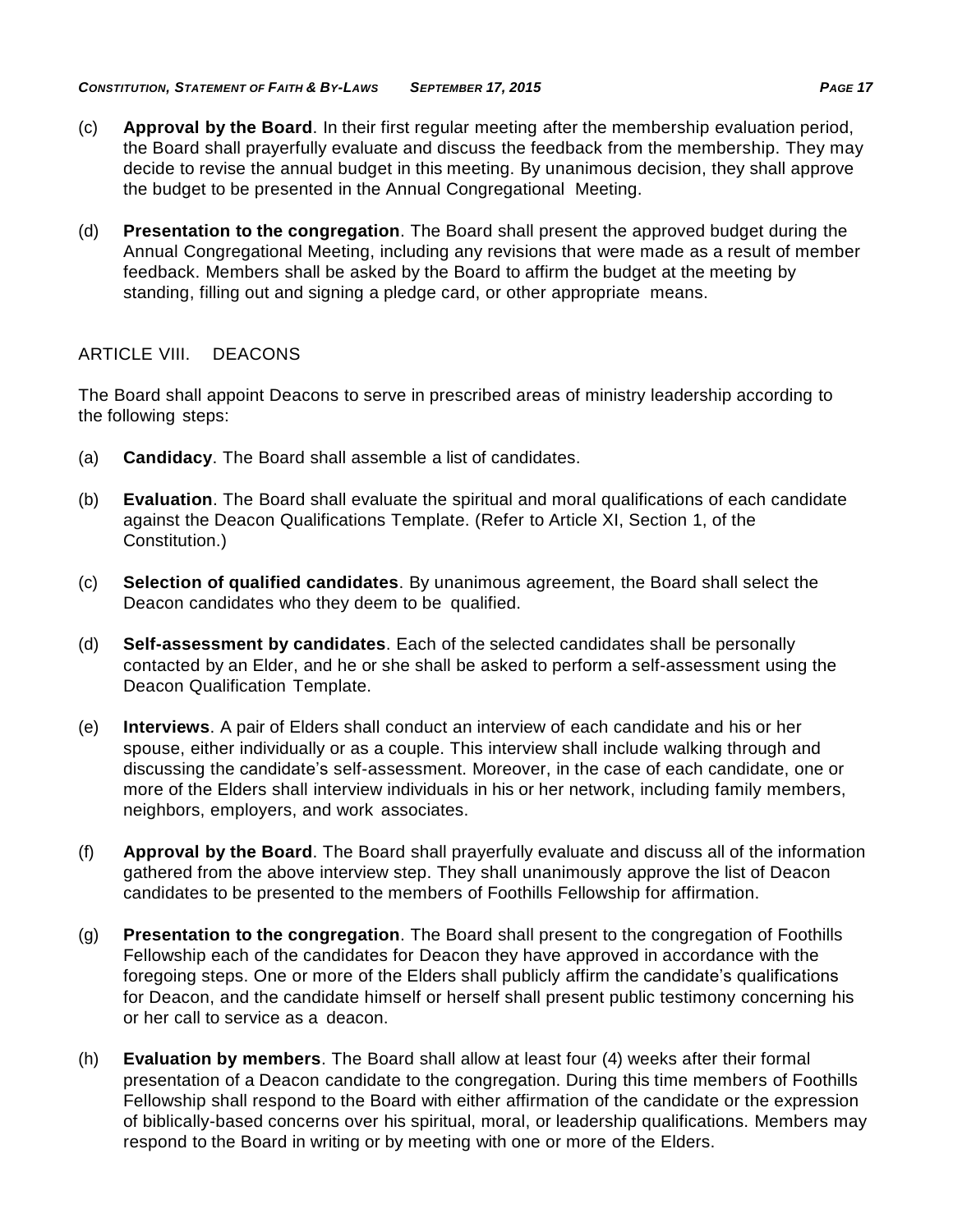Weekly reminders will be presented during the four intervening worship services as to the suspense date for congregational feedback.

- (i) **Acceptance by the Board**. At their first regular meeting after the membership evaluation period, the Board shall prayerfully evaluate and discuss the feedback received for each of the Deacon candidates. By unanimous vote, the Board shall decide to either accept or table each of the candidates. A tabled candidate can be reconsidered at some future time; should this occur, he or she will be processed through all of the foregoing steps.
- (j) **Public affirmation**. Each Deacon candidate that is accepted shall be formally and publically commissioned by the Board before the congregation. Normally this would be done in a Sunday morning worship service.
- (k) **Preparing to lead**. Each new Deacon shall attend a training seminar for all Foothills Fellowship leaders. After completing this seminar, he shall begin to serve as a Deacon.

## <span id="page-21-0"></span>ARTICLE IX. ORDERED DISCIPLESHIP

Section 1: Biblical Mandate. The Great Commission of Jesus Christ recorded in Matthew 28:18-20 sets forth the biblical mandate for an ordered discipleship process in the local church. In particular, Jesus Christ commanded that his followers be taught to obey all that he commanded. The biblical mandate for training and equipping of the members by the leaders is set forth in Ephesians 4:11-13.

Section 2: Mission. Pursuant to the biblical mandates set forth in Section 1, together with the first component of our mission statement (refer to Article II, Section 3 above), Foothills Fellowship shall formulate, develop, and maintain an ordered discipleship process, and the Elders shall vigorously promote a devotion to lifelong learning on the part of all members.

Section 3: Values. The following values shall govern our ordered discipleship process:

- (a) In accordance with Romans 15:15-16 and Ephesians 3:1-13, the Apostle Paul was specially commissioned by Jesus Christ to set forth, through his epistles, the governing principles for establishing disciples in the way of Christ and the apostles, planting and establishing churches, and ordering churches with qualified leaders.
- (b) The whole purpose of theological education in the local church is to train and equip followers of Jesus Christ to walk in the way of Christ and the apostles, which is the way of wisdom.

Section 4: Goals. The goals of our ordered discipleship process are as follows:

- (a) That every member of Foothills Fellowship be trained and equipped to walk in the way of Christ and the apostles, to derive theological principles from Scripture according to correct methods of interpretation, and to make biblically sound life decisions.
- (b) In addition to (a), that Deacons fulfill the parameters of the Deacon Qualifications Template; and, moreover, that they be trained and equipped to serve as ministry leaders and to skillfully and wisely mentor those in their ministry teams.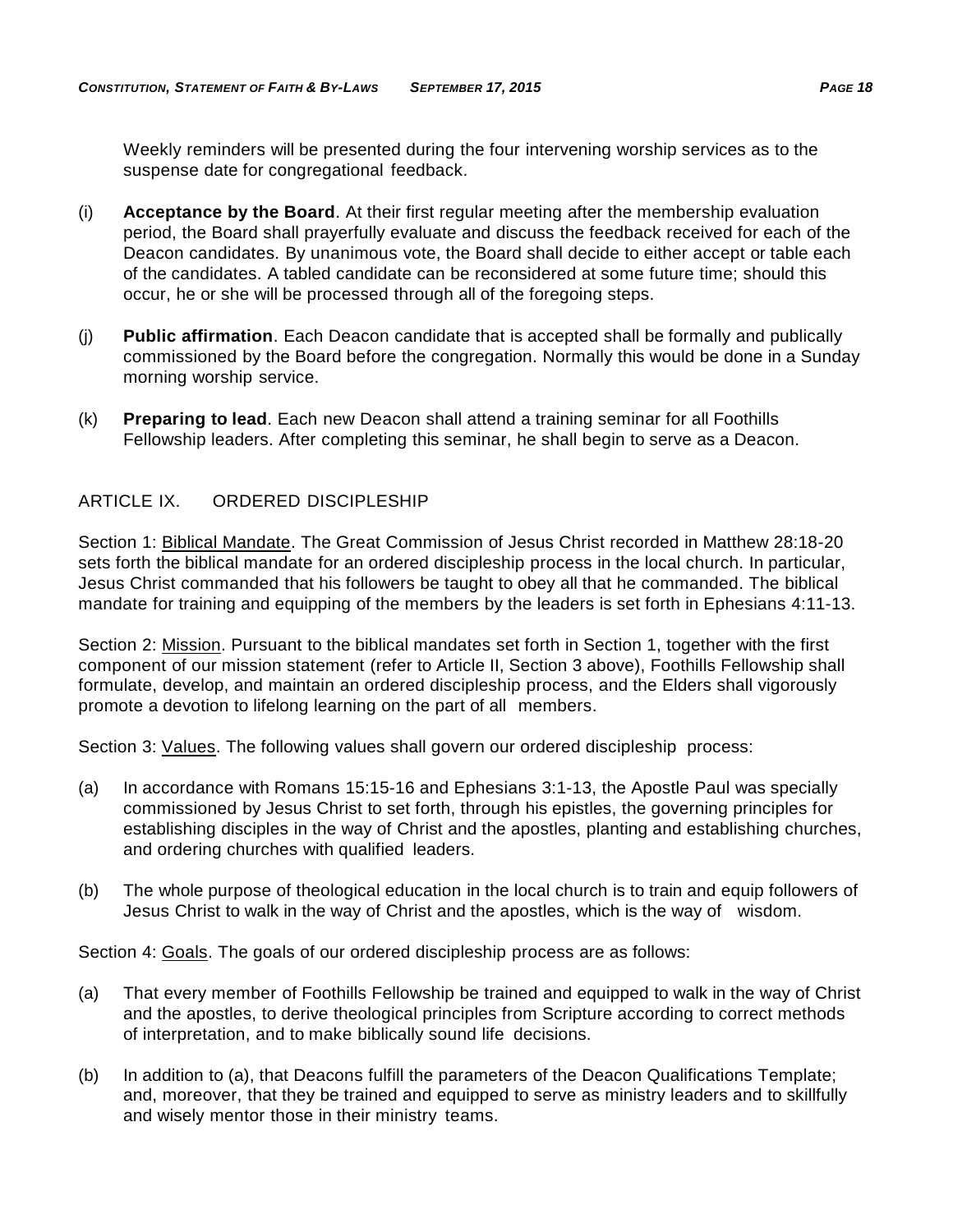(c) In addition to (a) and (b), that Elders fulfill the parameters of the Elder Qualifications Template; and, moreover, that they be trained and equipped to skillfully and wisely teach and serve as shepherds and overseers of the flock of God.

## <span id="page-22-0"></span>ARTICLE X. LOCAL MISSIONAL LIVING

To be provided later.

## <span id="page-22-1"></span>ARTICLE XI. GLOBAL MISSIONS

Section 1: Mission. Pursuant to the third component of our mission statement (refer to Article II, Section 3 above), Foothills Fellowship shall make disciples and establish church communities primarily among unreached people groups.

Section 2: Values. The following set of values shall govern our pursuit of global missions:

- (a) **Comprehensive missionary care**. We are committed to adequately preparing our global missionaries before they go; providing strong financial support for them over the duration of their missionary service; regularly corresponding with them while on the field; strongly upholding them in prayer at all times; facilitating the completion of their missionary assignment; and defining clear strategies for exit from the field and reentry to the United States of America for them.
- (b) **Centrality of the local church**. We are committed to the centrality of the local church in preparing, sending, and supporting global missionaries. Our global missionaries serve under the oversight and direction of the Board, which provides vision, strategy, and evaluation for them while on the field.
- (c) **Pauline model for planting, establishing, and ordering churches**. We are committed to planting cross-cultural, reproductive, indigenous churches. The missionary functions as an apostolic messenger by evangelizing a local area, gathering the new disciples into a local assembly, establishing the disciples in the way of Christ and the apostles, appointing leaders, and training the leaders to the point that they are able to train future leaders, teachers, and ministers.
- (d) **Church-wide involvement**. We are committed to involving as many people in the church as possible by exhorting and encouraging them to identify and exercise their individual and God-directed roles of sender, goer, mobilizer, welcomer, and/or intercessor.
- (e) **Partnerships**. We are committed to forging partnerships with other like-minded churches, organizations, and missions agencies who can help us accomplish our global mission.
- (f) **Holistic approach**. We are committed to a holistic approach to missions whereby we strive, through our missionaries, to meet not only the spiritual needs of people, but also their emotional, mental, physical, and material needs.